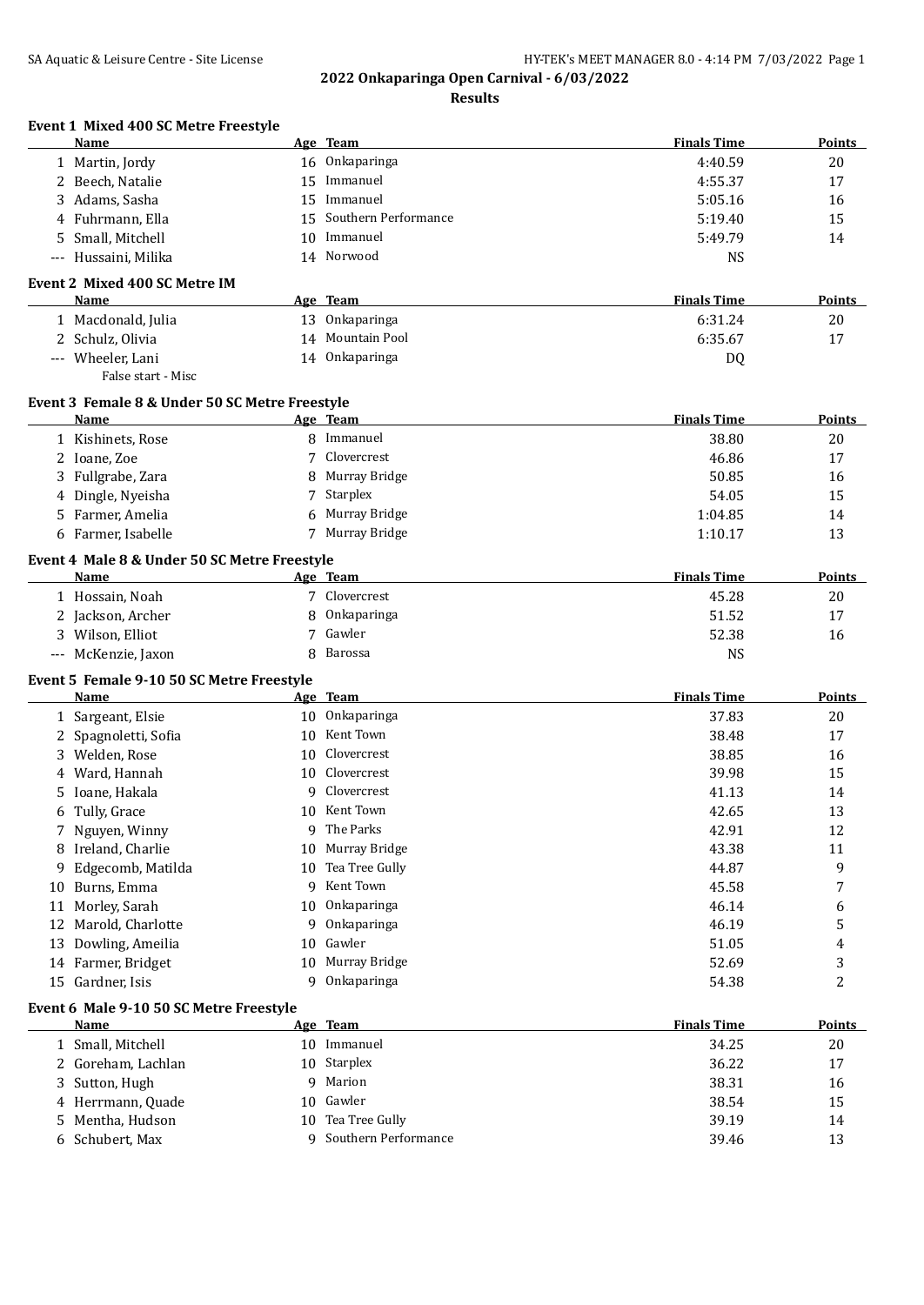## **Results**

## **(Event 6 Male 9-10 50 SC Metre Freestyle)**

|    | <b>Name</b>           |    | Age Team       | <b>Finals Time</b> | <b>Points</b>  |
|----|-----------------------|----|----------------|--------------------|----------------|
|    | 7 Brumby, Jacob       |    | 10 Norwood     | 39.56              | 12             |
|    | 8 Nguyen, Steven      |    | 10 The Parks   | 40.00              | 11             |
|    | 9 Clinch, Harry       | 10 | Immanuel       | 42.24              | 9              |
| 10 | Irawan, Clayton       |    | 10 Starplex    | 44.61              | 7              |
|    | 11 Wilson, Archer     |    | 9 Gawler       | 45.45              | 6              |
|    | 12 Nys, Harrison      |    | 10 Gawler      | 46.66              | 5              |
|    | 13 Kupniewski, Clancy | 9  | Onkaparinga    | 49.23              | 4              |
|    | 14 Jones, Oliver      |    | 9 Onkaparinga  | 51.43              | 3              |
|    | 15 Barry, Elijah      | 10 | Onkaparinga    | 54.02              | $\overline{2}$ |
|    | 16 Gardner, Rhett     | q  | Onkaparinga    | 55.75              |                |
|    | --- De Vink, Coen     |    | 10 Clovercrest | <b>NS</b>          |                |
|    | --- McKenzie, Paul    | 9. | Barossa        | <b>NS</b>          |                |
|    | --- Evans, Thomas     | 10 | Onkaparinga    | <b>NS</b>          |                |

#### **Event 7 Female 11-12 50 SC Metre Freestyle**

|       | <b>Name</b>             |    | Age Team             | <b>Finals Time</b> | <b>Points</b> |
|-------|-------------------------|----|----------------------|--------------------|---------------|
|       | 1 Thomas, Milla         | 12 | Kent Town            | 31.11              | 20            |
|       | Thomas, Arabella        | 12 | Immanuel             | 32.38              | 17            |
| 3.    | McKenna, Zoe            | 12 | Onkaparinga          | 33.06              | 16            |
|       | Marshall, Chelsea       | 11 | Tea Tree Gully       | 33.31              | 15            |
| 5     | Sargeant, Maeve         | 12 | Onkaparinga          | 33.99              | 14            |
| 6     | Roberts, Chelsy         | 12 | Kent Town            | 34.70              | 13            |
|       | Lynch, Flora-lily       | 11 | Clovercrest          | 35.09              | 12            |
|       | 8 Armitage, Zara        | 12 | Kent Town            | 35.15              | 11            |
| 9     | Foster, Alyshia         | 12 | Southern Performance | 35.67              | 9             |
| 10    | Davy, Ella              | 12 | Murray Bridge        | 36.06              | 7             |
| 11    | Stocker, Ruby           | 12 | Playford Aquatic     | 37.20              | 6             |
| 12    | Ireland, Ella           | 12 | Murray Bridge        | 37.28              | 5             |
| 13    | Lau, Chloe              | 11 | Clovercrest          | 37.35              | 4             |
| 14    | Sales, Victoria         | 11 | Clovercrest          | 39.05              | 3             |
| 15    | Mugford, Miley          | 11 | Onkaparinga          | 39.23              | 2             |
| 16    | Fourie, Emma            | 12 | Mountain Pool        | 39.65              | 1             |
| 17    | Goreham, Chelsea        | 12 | <b>Starplex</b>      | 39.76              |               |
| 18    | Gilbert, Tayliah        | 11 | Clovercrest          | 40.43              |               |
| 19    | Taylor-Ziersch, Bethany | 12 | Marion               | 40.97              |               |
| 20    | Macdonald, Lauren       | 11 | Onkaparinga          | 42.69              |               |
| 21    | Carter, Hailey          | 11 | Barossa              | 45.03              |               |
| 22    | Gardner, Piper          | 11 | Onkaparinga          | 47.59              |               |
| ---   | Liemar, Seanna          | 12 | Western Aquatic (Sa) | <b>NS</b>          |               |
| $---$ | Burns, Matilda          | 11 | Kent Town            | <b>NS</b>          |               |
| ---   | Hooper, Emily           | 12 | Barossa              | <b>NS</b>          |               |
| $---$ | Liemar, Milli           | 11 | Western Aquatic (Sa) | <b>NS</b>          |               |
| $---$ | Hammond, Elizabeth      | 11 | <b>Mountain Pool</b> | <b>NS</b>          |               |

#### **Event 8 Male 11-12 50 SC Metre Freestyle**

| Name               | Age Team                | <b>Finals Time</b> | Points |
|--------------------|-------------------------|--------------------|--------|
| 1 Nys, Lachie      | 12 Gawler               | 31.78              | 20     |
| 2 Pashley, Fraser  | 12 Onkaparinga          | 33.61              | 17     |
| 3 Dingle, Keanu    | 12 Starplex             | 34.52              | 16     |
| 4 Schulz, Nathan   | 12 Mountain Pool        | 34.66              | 15     |
| 5 Henke, Rylan     | 11 Onkaparinga          | 36.75              | 14     |
| 6 Roberts, Hunter  | 12 Onkaparinga          | 37.24              | 13     |
| 7 Reed, Joshua     | 11 Marion               | 37.26              | 12     |
| 8 Schubert, Will   | 12 Southern Performance | 37.51              | 11     |
| 9 Khuu, Damian     | 11 Clovercrest          | 39.60              | 9      |
| 10 Stubing, Oliver | 12 Mountain Pool        | 39.84              | 7      |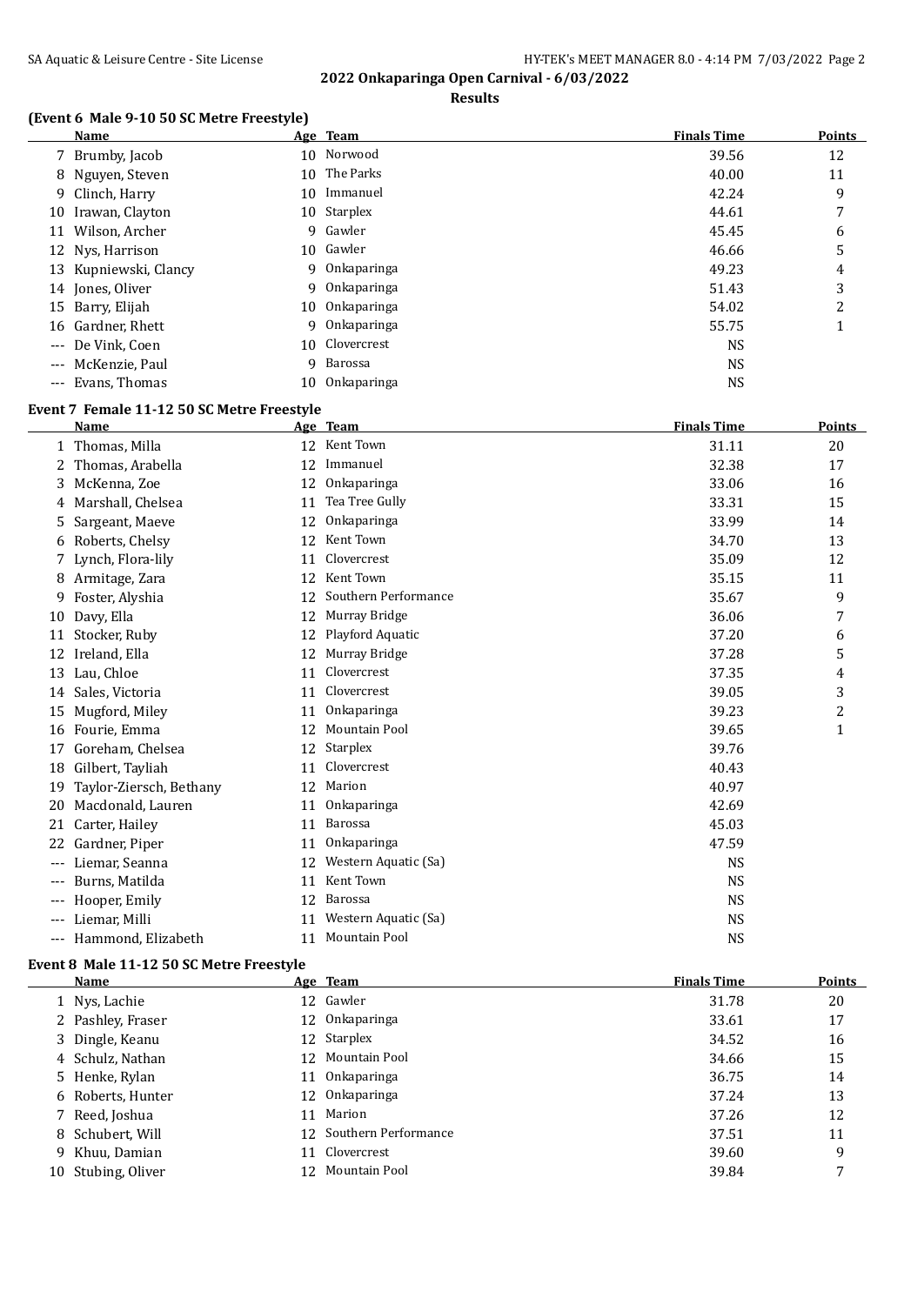**Results**

### **(Event 8 Male 11-12 50 SC Metre Freestyle)**

|       | (Event of Male 11-12 50 SC Metre Freestyle)<br>Name |    | Age Team             | <b>Finals Time</b> | <b>Points</b>  |
|-------|-----------------------------------------------------|----|----------------------|--------------------|----------------|
|       | 11 Newman, Cooper                                   | 11 | Mountain Pool        | 40.91              | 6              |
| 12    | Kupniewski, Sidney                                  | 12 | Onkaparinga          | 42.17              | 5              |
| 13    | Liemareff, Eric                                     | 11 | Mountain Pool        | 42.77              | 4              |
|       | 14 Kupniewski, Harvey                               | 12 | Onkaparinga          | 47.69              | 3              |
|       | Event 9 Female 13-14 50 SC Metre Freestyle          |    |                      |                    |                |
|       | <b>Name</b>                                         |    | Age Team             | <b>Finals Time</b> | <b>Points</b>  |
|       | 1 Timmins, Cayleigh                                 |    | 14 Onkaparinga       | 30.07              | 20             |
| 2     | Tolladay, Emily                                     |    | 14 Kent Town         | 30.24              | 17             |
| 3     | Kishinets, Isabella                                 | 13 | Immanuel             | 30.69              | 16             |
| 4     | Jasko, Elka                                         | 13 | Onkaparinga          | 31.06              | 15             |
| 5     | Scarr, Elysia                                       | 14 | Kent Town            | 31.15              | 14             |
| 6     | Waligora, Urszula                                   | 13 | Playford Aquatic     | 31.41              | 13             |
| 7     | Green, Charlise                                     | 13 | Immanuel             | 31.71              | 12             |
| 8     | Hussaini, Milika                                    | 14 | Norwood              | 31.76              | 11             |
| 9     | Starr, Annabelle                                    | 14 | Mountain Pool        | 32.27              | 9              |
| 10    | Jackson, Lainie                                     | 13 | Onkaparinga          | 32.40              | 7              |
| 11    | Roberts, Isabella                                   | 14 | Murray Bridge        | 33.06              | 6              |
| 12    | Humphries, Evie                                     | 13 | Onkaparinga          | 33.14              | 5              |
| 13    | Macdonald, Julia                                    | 13 | Onkaparinga          | 33.22              | 4              |
| 14    | Newman, Ella                                        | 14 | <b>Mountain Pool</b> | 33.93              | 3              |
| 15    | Evans, Charlotte                                    | 13 | Onkaparinga          | 34.09              | $\overline{c}$ |
| 16    | Nenasheff, Tash                                     | 13 | Southern Performance | 34.42              | $\mathbf{1}$   |
| 17    | Heard, Matilda                                      | 13 | Kent Town            | 35.29              |                |
| 18    | Fuhrmann, Janna                                     | 13 | Southern Performance | 35.35              |                |
| 19    | Totman, Emma                                        | 13 | Onkaparinga          | 35.95              |                |
| 20    | Lamming, Savannah                                   | 13 | Marion               | 38.81              |                |
| 21    | Otto, Alannah                                       | 13 | Marion               | 39.13              |                |
| 22    | Powell, Tahlia                                      | 13 | Marion               | 40.71              |                |
| $---$ | Stringer, April                                     | 13 | Great Southern (Sa)  | <b>NS</b>          |                |

#### **Event 10 Male 13-14 50 SC Metre Freestyle**

| Name                |    | Age Team            | <b>Finals Time</b> | <b>Points</b> |
|---------------------|----|---------------------|--------------------|---------------|
| 1 Waligora, Matthew |    | 14 Playford Aquatic | 30.00              | 20            |
| 2 O'Neill, Joshua   |    | 13 Marion           | 31.98              | 17            |
| 3 Obligado, Aidan   |    | 14 Onkaparinga      | 32.12              | 16            |
| 4 Wright, Eamon     | 13 | Immanuel            | 32.21              | 15            |
| 5 Lau, Cortez       |    | 13 Clovercrest      | 32.72              | 14            |
| 6 De Hoogd, Solomon |    | 14 Starplex         | 33.06              | 13            |
| 7 Khuu, Nathan      |    | 13 Clovercrest      | 40.01              | 12            |
| --- Jones, Angus    | 14 | Onkaparinga         | <b>NS</b>          |               |

#### **Event 11 Female 15-16 50 SC Metre Freestyle**

| Name                                      | Age Team                | <b>Finals Time</b> | <b>Points</b> |
|-------------------------------------------|-------------------------|--------------------|---------------|
| 1 Heard, Ellen                            | 15 Kent Town            | 31.96              | 20            |
| 2 Willett, Isabel                         | 15 Onkaparinga          | 32.24              | 17            |
| 3 Brown, Chloe                            | 16 Southern Performance | 34.44              | 16            |
| 4 Herrmann, Jorja                         | 16 Gawler               | 44.77              | 15            |
| --- Sargeant, Rachel                      | 15 Onkaparinga          | DQ                 |               |
| False start                               |                         |                    |               |
| --- Jasko, Mikaela                        | 16 Onkaparinga          | <b>NS</b>          |               |
| Event 12 Male 15-16 50 SC Metre Freestyle |                         |                    |               |
| Name                                      | Age Team                | <b>Finals Time</b> | Points        |
| 1 Kemp, Samuel                            | 16 Onkaparinga          | 27.79              | 20            |
| 2 Tolladay, Harry                         | 16 Kent Town            | 28.69              | 17            |
| 3 Cafarella, Brad                         | 15 Onkaparinga          | 30.12              | 16            |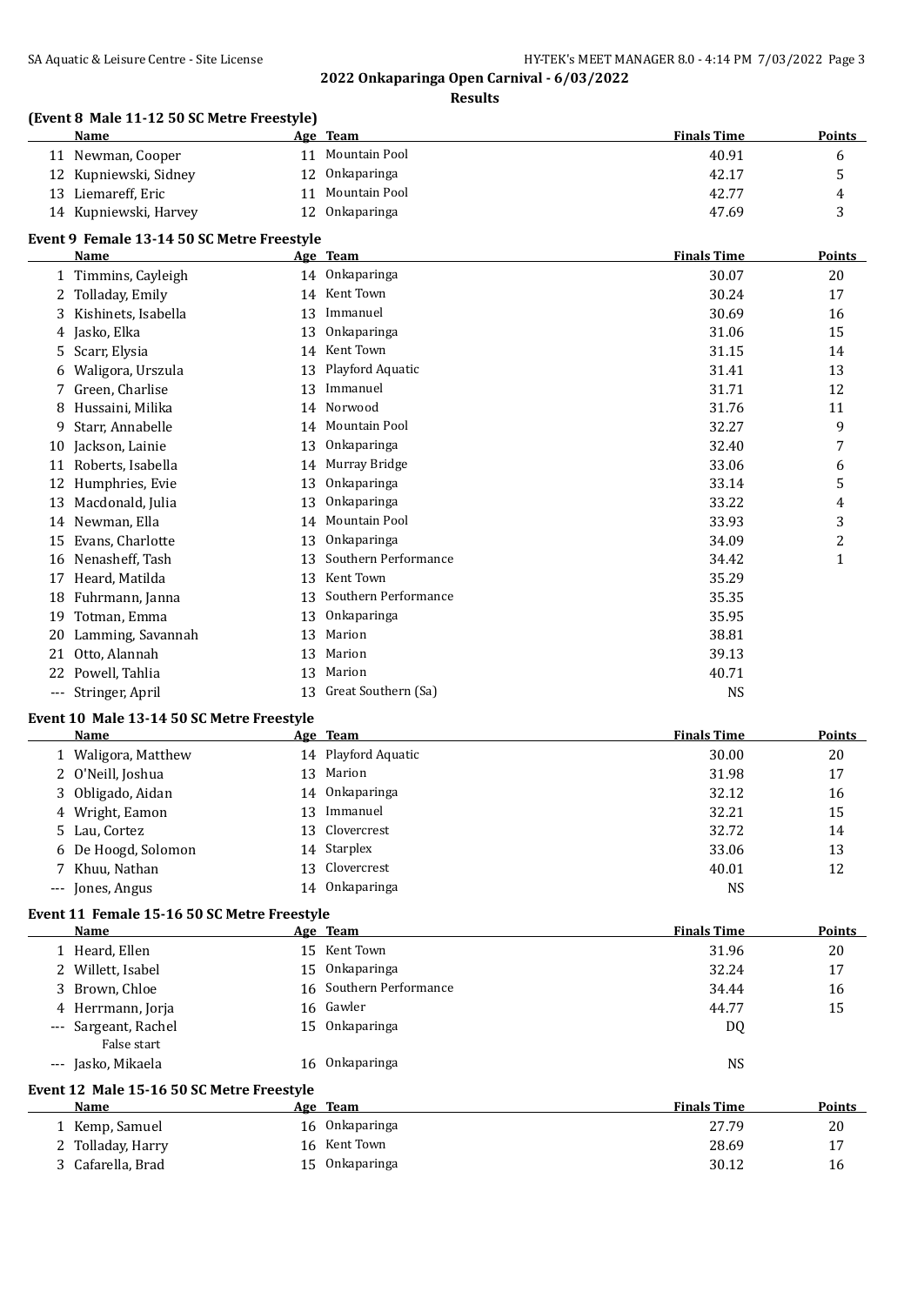|    | <b>Name</b>                                                                           |    | Age Team                     | <b>Finals Time</b>          | <b>Points</b>       |
|----|---------------------------------------------------------------------------------------|----|------------------------------|-----------------------------|---------------------|
|    | --- Martin, Jordy                                                                     |    | 16 Onkaparinga               | <b>NS</b>                   |                     |
|    | Event 13 Female 17-29 50 SC Metre Freestyle                                           |    |                              |                             |                     |
|    | Name                                                                                  |    | Age Team                     | <b>Finals Time</b>          | Points              |
|    | 1 Jasko, Matylda                                                                      |    | 18 Onkaparinga               | 30.11                       | 20                  |
|    | 2 Burley, Lucy                                                                        |    | 17 Onkaparinga               | 36.72                       | 17                  |
|    | 3 Bruce, Zoe                                                                          |    | 18 Great Southern (Sa)       | 37.50                       | 16                  |
|    | Event 14 Male 17-29 50 SC Metre Freestyle                                             |    |                              |                             |                     |
|    | Name                                                                                  |    | Age Team                     | <b>Finals Time</b>          | <b>Points</b>       |
|    | 1 Thiele, Jack                                                                        |    | 25 Onkaparinga               | 25.96                       | 20                  |
|    | 2 Newman, Bailey                                                                      |    | 17 Mountain Pool             | 26.69                       | 17                  |
|    | 3 Sologub, Gregory                                                                    |    | 19 Norwood                   | 31.29                       | 16                  |
|    | Event 16 Male 30 & Over 50 SC Metre Freestyle                                         |    |                              |                             |                     |
|    | <b>Name</b>                                                                           |    | Age Team                     | <b>Finals Time</b>          | <b>Points</b>       |
|    | 1 Kemp, Craig                                                                         |    | 51 Onkaparinga               | 30.93                       | 20                  |
|    |                                                                                       |    |                              |                             |                     |
|    | Event 17 Mixed 50 SC Metre Freestyle Multi-Class                                      |    |                              |                             |                     |
|    | Name                                                                                  |    | Age Team<br>15 Onkaparinga   | <b>Finals Time</b><br>32.88 | <b>Points</b><br>20 |
|    | 1 Morley, Samuel<br>2 Wilkins, Charlie                                                |    | 22 Onkaparinga               | 39.24                       | 17                  |
|    |                                                                                       |    | 15 Onkaparinga               |                             |                     |
|    | 3 Willett, Emily<br>4 Taylor, Zara                                                    |    | 26 Great Southern (Sa)       | 45.61<br>49.40              | 16<br>15            |
|    |                                                                                       |    |                              |                             |                     |
|    | Event 18 Female 12 & Under 100 SC Metre Backstroke                                    |    |                              |                             |                     |
|    | <b>Name</b>                                                                           |    | Age Team                     | <b>Finals Time</b>          | <b>Points</b>       |
|    | 1 Thomas, Arabella                                                                    |    | 12 Immanuel                  | 1:18.58                     | 20                  |
| 2  | Thomas, Milla                                                                         |    | 12 Kent Town                 | 1:23.45                     | 17                  |
| 3  | Marshall, Chelsea                                                                     |    | 11 Tea Tree Gully            | 1:29.75                     | 16                  |
| 4  | Stocker, Ruby                                                                         |    | 12 Playford Aquatic          | 1:36.24                     | 15                  |
| 5  | Walsh, Emily                                                                          |    | 11 Mountain Pool             | 1:37.77                     | 14                  |
| 6  | Mugford, Miley                                                                        |    | 11 Onkaparinga               | 1:40.55                     | 13                  |
| 7  | Spagnoletti, Sofia                                                                    |    | 10 Kent Town                 | 1:43.01                     | 12                  |
| 8  | Gilbert, Tayliah                                                                      | 11 | Clovercrest                  | 1:46.17                     | 11                  |
| 9  | Gardner, Piper                                                                        | 11 | Onkaparinga                  | 1:47.60                     | 9                   |
| 10 | Newman, Alicia                                                                        | 11 | <b>Mountain Pool</b>         | 1:49.36                     | 7                   |
|    | 11 Davy, Ella                                                                         |    | 12 Murray Bridge             | 1:50.42                     | 6                   |
|    | --- Nguyen, Winny                                                                     |    | 9 The Parks                  | DQ                          |                     |
|    | Swimmer left position on the back other than to initiate the turn                     |    | 12 Mountain Pool             |                             |                     |
|    | --- Fourie, Emma<br>Swimmer left position on the back other than to initiate the turn |    |                              | DQ                          |                     |
|    | --- Evans, Emily                                                                      |    | 10 Mallee                    | DQ                          |                     |
|    | Swimmer not on back upon leaving the wall after the turn                              |    |                              |                             |                     |
|    | --- Hammond, Elizabeth                                                                |    | 11 Mountain Pool             | <b>NS</b>                   |                     |
|    |                                                                                       |    |                              |                             |                     |
|    | Event 19 Male 12 & Under 100 SC Metre Backstroke<br>Name                              |    | Age Team                     | <b>Finals Time</b>          | <b>Points</b>       |
|    | 1 Schulz, Nathan                                                                      |    | 12 Mountain Pool             | 1:24.95                     | 20                  |
|    | 2 Dingle, Keanu                                                                       |    | 12 Starplex                  | 1:28.68                     | 17                  |
|    | 3 Reed, Joshua                                                                        |    | 11 Marion                    | 1:33.87                     | 16                  |
|    | 4 Schubert, Max                                                                       |    | 9 Southern Performance       | 1:40.94                     | 15                  |
|    |                                                                                       |    |                              |                             |                     |
|    | Event 20 Female 13 & Over 100 SC Metre Backstroke                                     |    |                              |                             |                     |
|    | Name                                                                                  |    | Age Team                     | <b>Finals Time</b>          | Points              |
|    | 1 Sargeant, Rachel                                                                    |    | 15 Onkaparinga               | 1:19.56                     | 20                  |
|    | 2 Evans, Charlotte<br>3 Hussaini, Milika                                              |    | 13 Onkaparinga<br>14 Norwood | 1:20.53<br>1:22.06          | 17                  |
|    |                                                                                       |    |                              |                             | 16                  |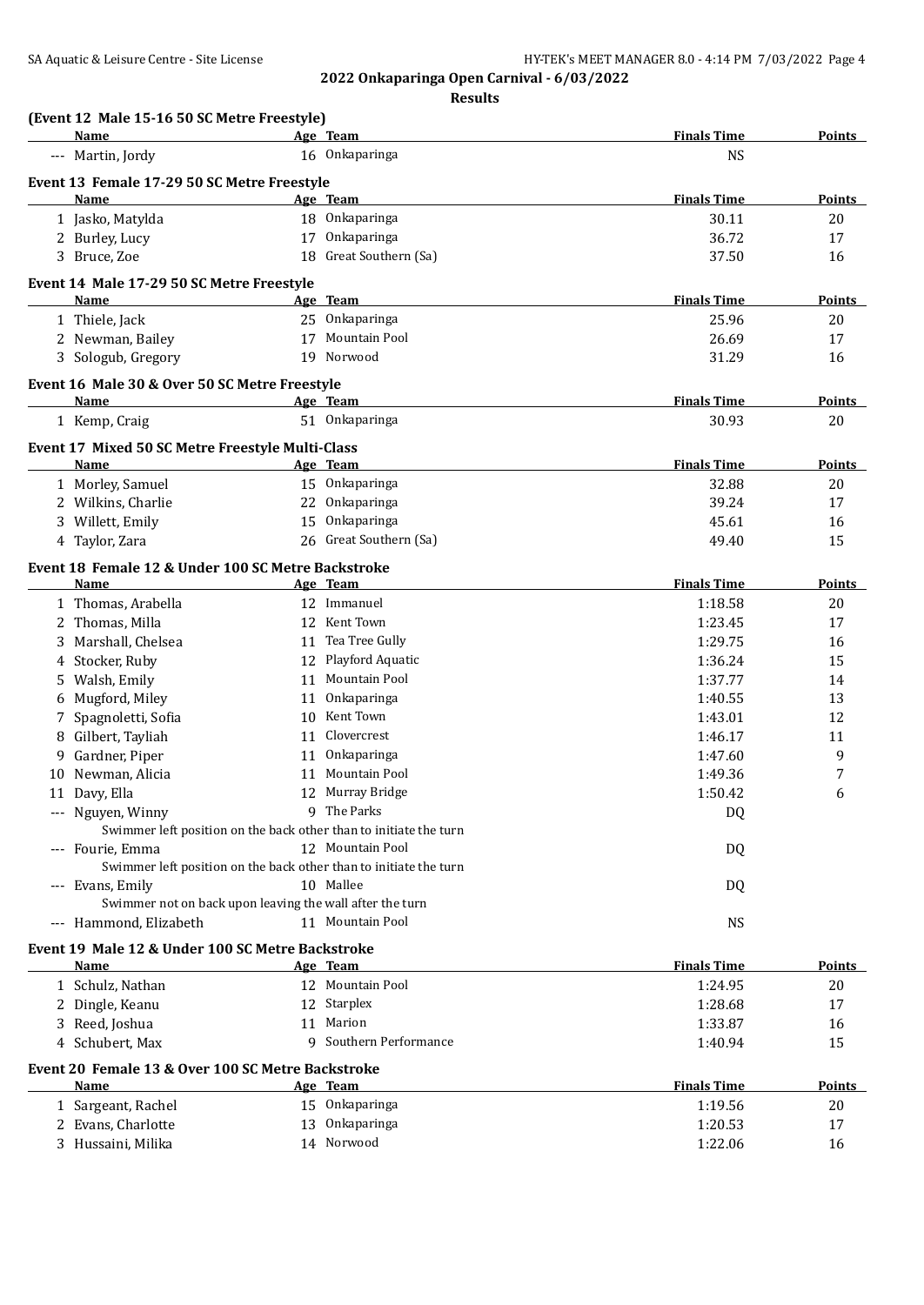**2022 Onkaparinga Open Carnival - 6/03/2022 Results**

|    | (Event 20 Female 13 & Over 100 SC Metre Backstroke)               |    |                         |                         |                        |               |
|----|-------------------------------------------------------------------|----|-------------------------|-------------------------|------------------------|---------------|
|    | <b>Name</b>                                                       |    | Age Team                |                         | <b>Finals Time</b>     | <b>Points</b> |
|    | 4 Ratzmer, Haylee                                                 |    | 14 Mountain Pool        |                         | 1:26.10                | 15            |
| 5. | Brown, Chloe                                                      |    | 16 Southern Performance |                         | 1:29.53                | 14            |
| 6  | Totman, Emma                                                      | 13 | Onkaparinga             |                         | 1:32.41                | 13            |
| 7  | Bruce, Zoe                                                        | 18 | Great Southern (Sa)     |                         | 1:33.76                | 12            |
| 8  | Burley, Gemma                                                     | 15 | Onkaparinga             |                         | 1:33.83                | 11            |
| 9  | Schulz, Olivia                                                    |    | 14 Mountain Pool        |                         | 1:34.60                | 9             |
|    | Event 21 Male 13 & Over 100 SC Metre Backstroke                   |    |                         |                         |                        |               |
|    | <b>Name</b>                                                       |    | Age Team                |                         | <b>Finals Time</b>     | <b>Points</b> |
|    | 1 Roberts, Fox                                                    |    | 14 Onkaparinga          |                         | 1:12.68                | 20            |
|    | 2 Irawan, Brandon                                                 |    | 14 Starplex             |                         | 1:25.59                | 17            |
|    | --- O'Neill, Joshua                                               |    | 13 Marion               |                         | DQ                     |               |
|    | Swimmer left position on the back other than to initiate the turn |    |                         |                         |                        |               |
|    | Event 22 Mixed 200 SC Metre Medley Relay                          |    |                         |                         |                        |               |
|    | Team                                                              |    | Relay                   |                         | <b>Finals Time</b>     | Points        |
|    | 1 Onkaparinga                                                     |    | B                       |                         | 2:13.33                | 40            |
|    | 1) Timmins, Cayleigh W14                                          |    | 2) Jasko, Elka W13      | 3) Cafarella, Brad M15  | 4) Thiele, Jack M25    |               |
|    | 2 Onkaparinga                                                     |    | A                       |                         | 2:15.60                | 34            |
|    | 1) Kemp, Samuel M16                                               |    | 2) Sargeant, Rachel W15 | 3) Martin, Jordy M16    | 4) Jasko, Matylda W18  |               |
|    | 3 Mountain Pool                                                   |    | A                       |                         | 2:31.91                | 32            |
|    | 1) Fourie, Emma W12                                               |    | 2) Ratzmer, Haylee W14  | 3) Newman, Bailey M17   | 4) Schulz, Nathan M12  |               |
|    | 4 Onkaparinga                                                     |    | D                       |                         | 2:36.68                | 30            |
|    | 1) Obligado, Aidan M14                                            |    | 2) Humphries, Evie W13  | 3) Kemp, Craig M51      | 4) Willett, Isabel W15 |               |
|    | 5 Immanuel                                                        |    | A                       |                         | 2:40.75                | 28            |
|    | 1) Kishinets, Isabella W13                                        |    | 2) Adams, Sasha W15     | 3) Small, Mitchell M10  | 4) Clinch, Harry M10   |               |
|    | 6 Onkaparinga                                                     |    | C                       |                         | 2:49.55                | 26            |
|    | 1) Willett, Emily W15                                             |    | 2) Jackson, Lainie W13  | 3) Roberts, Fox M14     | 4) Morley, Samuel M15  |               |
|    | 7 Onkaparinga                                                     |    | F                       |                         | 2:51.13                | 24            |
|    | 1) Burley, Gemma W15                                              |    | 2) Wilkins, Charlie M22 | 3) Evans, Charlotte W13 | 4) Henke, Rylan M11    |               |
|    | 8 Starplex                                                        |    | A                       |                         | 2:51.32                | 22            |
|    | 1) Dingle, Keanu M12                                              |    | 2) Goreham, Chelsea W12 | 3) Goreham, Lachlan M10 | 4) Irawan, Brandon M14 |               |
|    | 9 Onkaparinga                                                     |    | E                       |                         | 2:51.35                | 18            |
|    | 1) Burley, Lucy W17                                               |    | 2) McKenna, Zoe W12     | 3) Pashley, Fraser M12  | 4) Roberts, Hunter M12 |               |
|    | 10 Mountain Pool                                                  |    | B                       |                         | 3:04.35                | 14            |

Number 3 swimmers feet lost touch with the starting platform before the preceeding team-ma 1) Tully, Grace W10 2) Spagnoletti, Sofia W10 3) Armitage, Zara W12 4) Roberts, Chelsy W12

-- Kent Town A X2:15.88

--- Onkaparinga K X4:10.10

-- Kent Town B DQ

#### **Event 23 Female 8 & Under 50 SC Metre Backstroke**

| Name               | Age Team        | <b>Finals Time</b> | Points |
|--------------------|-----------------|--------------------|--------|
| Kishinets, Rose    | 8 Immanuel      | 44.20              | 20     |
| 2 Ioane, Zoe       | 7 Clovercrest   | 55.91              | 17     |
| 3 Fullgrabe, Zara  | 8 Murray Bridge | 58.11              | 16     |
| 4 Dingle, Nyeisha  | 7 Starplex      | 1:02.29            | 15     |
| 5 Farmer, Isabelle | 7 Murray Bridge | 1:21.85            | 14     |
| 6 Farmer, Amelia   | 6 Murray Bridge | 1:24.39            | 13     |

1) Schulz, Olivia W14 2) Newman, Cooper M11 3) Hope, Amelie W11 4) Stubing, Oliver M12 11 Onkaparinga G 3:16.85 12 1) Macdonald, Julia W13 2) Sargeant, Maeve W12 3) Kupniewski, Harvey M12 4) Kupniewski, Sidney M12 12 Onkaparinga 10 J J 3:38.59 10 1) Gardner, Piper W11 2) Kupniewski, Clancy M9 3) Macdonald, Lauren W11 4) Jackson, Archer M8 13 Onkaparinga I 3:44.28 8 1) Gardner, Rhett M9 2) Totman, Emma W13 3) Mugford, Miley W11 4) Barry, Elijah M10

1) Thomas, Milla W12 2) Tolladay, Harry M16 3) Scarr, Elysia W14 4) Tolladay, Emily W14

1) Gardner, Isis W9 2) Morley, Sarah W10 3) Sargeant, Elsie W10 4) Jones, Oliver M9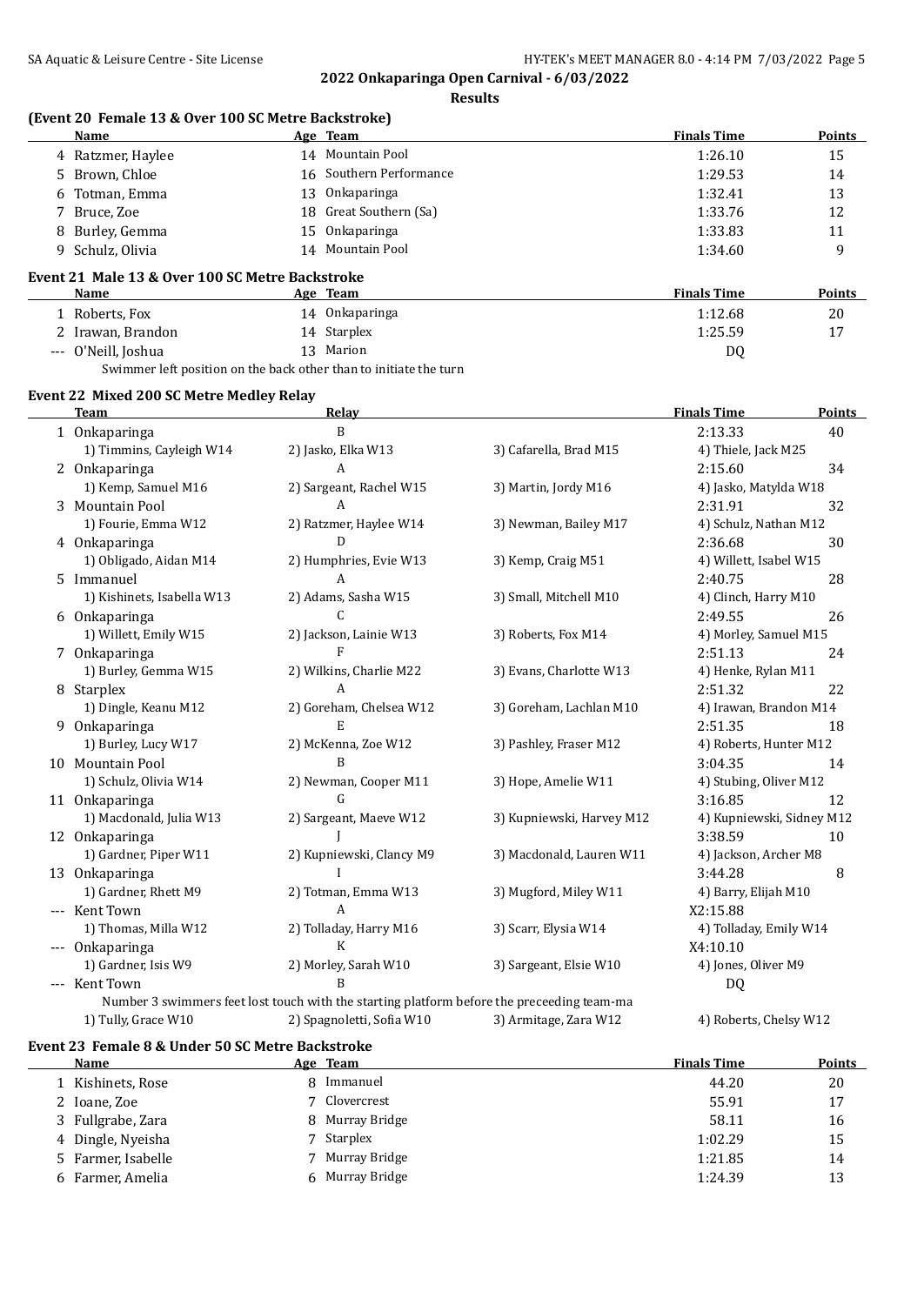|    |                                                           |         | 2022 Onkaparinga Open Carnival - 6/03/2022<br><b>Results</b> |                    |                |
|----|-----------------------------------------------------------|---------|--------------------------------------------------------------|--------------------|----------------|
|    | <b>Event 24 Male 8 &amp; Under 50 SC Metre Backstroke</b> |         |                                                              |                    |                |
|    | Name                                                      |         | Age Team                                                     | <b>Finals Time</b> | <b>Points</b>  |
|    | 1 Hossain, Noah                                           |         | 7 Clovercrest                                                | 57.02              | 20             |
|    | 2 Jackson, Archer                                         | 8       | Onkaparinga                                                  | 1:02.92            | 17             |
|    | 3 Wilson, Elliot                                          |         | 7 Gawler                                                     | 1:05.72            | 16             |
|    | Event 25 Female 9-10 50 SC Metre Backstroke               |         |                                                              |                    |                |
|    | Name                                                      |         | Age Team                                                     | <b>Finals Time</b> | <b>Points</b>  |
|    | 1 Welden, Rose                                            | 10      | Clovercrest                                                  | 48.53              | 20             |
| 2  | Spagnoletti, Sofia                                        | 10      | Kent Town<br>The Parks                                       | 48.61              | 17             |
| 3  | Nguyen, Winny                                             | 9       |                                                              | 50.04              | 16             |
|    | 4 Ward, Hannah                                            | 10      | Clovercrest                                                  | 50.17              | 15             |
| 5  | Tully, Grace                                              | 10      | Kent Town<br>Clovercrest                                     | 51.79              | 14             |
| 6  | Ioane, Hakala                                             | 9       |                                                              | 52.21              | 13             |
|    | Sargeant, Elsie<br>Marold, Charlotte                      | 10      | Onkaparinga                                                  | 53.10              | 12             |
| 8  |                                                           | 9       | Onkaparinga<br>Murray Bridge                                 | 53.74              | 11             |
| 9  | Ireland, Charlie                                          | 10<br>9 | Kent Town                                                    | 56.14              | 9              |
| 10 | Burns, Emma                                               |         | Gawler                                                       | 57.22              | 7              |
|    | 11 Dowling, Ameilia                                       | 10      | Murray Bridge                                                | 59.40              | 6              |
|    | 12 Farmer, Bridget<br>13 Gardner, Isis                    | 10<br>9 | Onkaparinga                                                  | 1:00.37            | 5              |
|    |                                                           |         |                                                              | 1:13.68            | 4              |
|    | Event 26 Male 9-10 50 SC Metre Backstroke<br>Name         |         | Age Team                                                     | <b>Finals Time</b> | <b>Points</b>  |
|    | 1 Sutton, Hugh                                            |         | 9 Marion                                                     | 42.09              | 20             |
|    | 2 Mentha, Hudson                                          | 10      | Tea Tree Gully                                               | 43.74              | 17             |
| 3  | Nguyen, Steven                                            | 10      | The Parks                                                    | 44.88              | 16             |
| 4  | Schubert, Max                                             | 9       | Southern Performance                                         | 45.63              | 15             |
| 5  | Brumby, Jacob                                             | 10      | Norwood                                                      | 48.21              | 14             |
| 6  | Clinch, Harry                                             | 10      | Immanuel                                                     | 48.53              | 13             |
| 7  | Wilson, Archer                                            | 9       | Gawler                                                       | 54.33              | 12             |
| 8  | Gardner, Rhett                                            | 9       | Onkaparinga                                                  | 1:02.01            | 11             |
| 9  | Kupniewski, Clancy                                        | 9       | Onkaparinga                                                  | 1:10.06            | 9              |
|    | Evans, Thomas                                             | 10      | Onkaparinga                                                  | <b>NS</b>          |                |
|    | De Vink, Coen                                             | 10      | Clovercrest                                                  | <b>NS</b>          |                |
|    | Jones, Oliver                                             | 9       | Onkaparinga                                                  | <b>NS</b>          |                |
|    | <b>Event 27 Female 11-12 50 SC Metre Backstroke</b>       |         |                                                              |                    |                |
|    | <b>Name</b>                                               |         | <u>Age Team</u>                                              | <b>Finals Time</b> | <u>Points</u>  |
|    | 1 Thomas, Arabella                                        |         | 12 Immanuel                                                  | 37.11              | 20             |
|    | 2 Thomas, Milla                                           |         | 12 Kent Town                                                 | 37.93              | 17             |
| 3  | Marshall, Chelsea                                         | 11      | Tea Tree Gully                                               | 40.05              | 16             |
| 4  | McKenna, Zoe                                              | 12      | Onkaparinga                                                  | 42.18              | 15             |
| 5  | Lynch, Flora-lily                                         | 11      | Clovercrest                                                  | 43.07              | 14             |
| 6  | Foster, Alyshia                                           | 12      | Southern Performance                                         | 43.38              | 13             |
| 7  | Fourie, Emma                                              | 12      | Mountain Pool                                                | 44.03              | 12             |
| 8  | Roberts, Chelsy                                           | 12      | Kent Town                                                    | 45.78              | 11             |
|    | 9 Ireland, Ella                                           | 12      | Murray Bridge                                                | 45.89              | 9              |
| 10 | Walsh, Emily                                              | 11      | Mountain Pool                                                | 45.96              | 7              |
| 11 | Stocker, Ruby                                             | 12      | Playford Aquatic                                             | 46.41              | 6              |
| 12 | Mugford, Miley                                            | 11      | Onkaparinga                                                  | 47.73              | 5              |
| 13 | Sales, Victoria                                           | 11      | Clovercrest                                                  | 48.72              | 4              |
| 14 | Gilbert, Tayliah                                          | 11      | Clovercrest                                                  | 48.73              | 3              |
| 15 | Gardner, Piper                                            | 11      | Onkaparinga                                                  | 49.10              | $\overline{c}$ |
| 16 | Davy, Ella                                                | 12      | Murray Bridge                                                | 52.12              | $\mathbf{1}$   |
| 17 | Taylor-Ziersch, Bethany                                   | 12      | Marion                                                       | 52.74              |                |
|    | 18 Newman, Alicia                                         | 11      | Mountain Pool                                                | 53.46              |                |

 Newman, Alicia 11 Mountain Pool 53.46 Macdonald, Lauren 11 Onkaparinga 55.03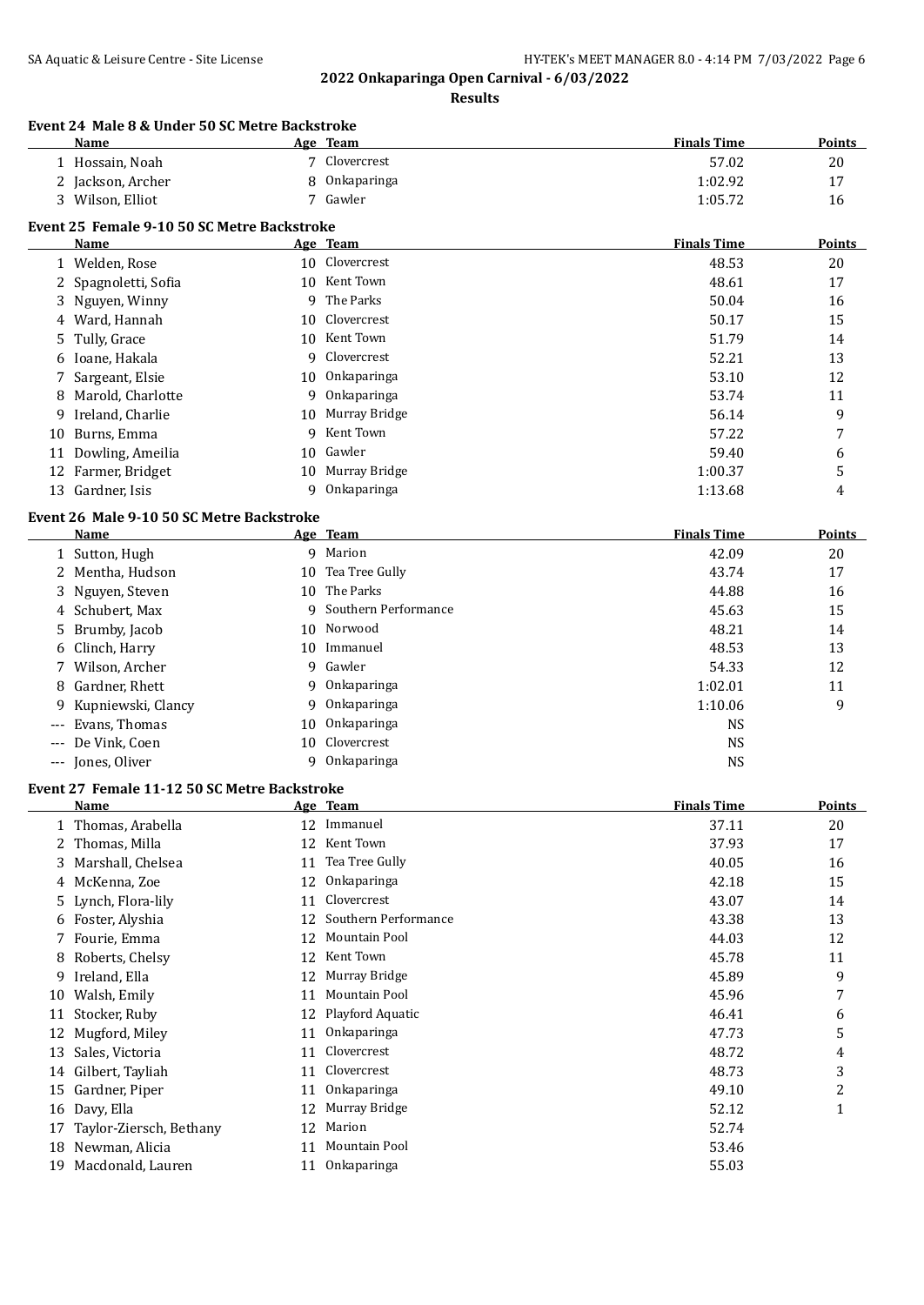|    | Name                                                              |    | Age Team                       | <b>Finals Time</b> | <b>Points</b>  |
|----|-------------------------------------------------------------------|----|--------------------------------|--------------------|----------------|
|    | --- Zhao, Lexie                                                   |    | 11 Marion                      | <b>NS</b>          |                |
|    | --- Burns, Matilda                                                | 11 | Kent Town                      | <b>NS</b>          |                |
|    | --- Hammond, Elizabeth                                            |    | 11 Mountain Pool               | <b>NS</b>          |                |
|    |                                                                   |    |                                |                    |                |
|    | Event 28 Male 11-12 50 SC Metre Backstroke                        |    |                                |                    |                |
|    | Name                                                              |    | Age Team                       | <b>Finals Time</b> | Points         |
|    | 1 Pashley, Fraser                                                 |    | 12 Onkaparinga                 | 38.63              | 20             |
|    | 2 Dingle, Keanu                                                   |    | 12 Starplex                    | 41.97              | 17             |
| 3  | Reed, Joshua                                                      | 11 | Marion                         | 44.55              | 16             |
| 4  | Roberts, Hunter                                                   |    | 12 Onkaparinga                 | 47.62              | 15             |
| 5  | Newman, Cooper                                                    | 11 | Mountain Pool                  | 54.94              | 14             |
| 6  | Kupniewski, Sidney                                                | 12 | Onkaparinga                    | 59.62              | 13             |
|    | 7 Kupniewski, Harvey                                              | 12 | Onkaparinga                    | 1:05.58            | 12             |
|    | --- Liemareff, Eric                                               | 11 | Mountain Pool                  | DQ                 |                |
|    |                                                                   |    |                                |                    |                |
|    | Event 29 Female 13-14 50 SC Metre Backstroke<br><b>Name</b>       |    | Age Team                       | <b>Finals Time</b> | <b>Points</b>  |
|    |                                                                   |    |                                |                    |                |
|    | 1 Timmins, Cayleigh                                               |    | 14 Onkaparinga<br>14 Kent Town | 35.07              | 20             |
|    | 2 Scarr, Elysia                                                   |    |                                | 35.54              | 17             |
| 3  | Kishinets, Isabella                                               | 13 | Immanuel                       | 35.81              | 16             |
|    | Starr, Annabelle                                                  | 14 | Mountain Pool                  | 36.88              | 15             |
| 5  | Waligora, Urszula                                                 | 13 | Playford Aquatic               | 36.89              | 14             |
| 6  | Green, Charlise                                                   | 13 | Immanuel                       | 37.72              | 13             |
|    | Hussaini, Milika                                                  | 14 | Norwood                        | 38.57              | 12             |
| 8  | Evans, Charlotte                                                  | 13 | Onkaparinga                    | 38.84              | 11             |
| 9  | Ratzmer, Haylee                                                   | 14 | Mountain Pool                  | 40.85              | 9              |
|    | 10 Humphries, Evie                                                | 13 | Onkaparinga                    | 40.92              | 7              |
|    | 11 Fuhrmann, Janna                                                | 13 | Southern Performance           | 41.02              | 6              |
|    | 12 Jackson, Lainie                                                | 13 | Onkaparinga                    | 41.58              | 5              |
| 13 | Totman, Emma                                                      | 13 | Onkaparinga                    | 43.14              | 4              |
|    | 14 Roberts, Isabella                                              |    | 14 Murray Bridge               | 43.82              | 3              |
| 15 | Stringer, April                                                   | 13 | Great Southern (Sa)            | 45.32              | $\overline{c}$ |
|    | 16 Powell, Tahlia                                                 |    | 13 Marion                      | 46.42              | $\mathbf{1}$   |
|    | 17 Lamming, Savannah                                              | 13 | Marion                         | 46.55              |                |
|    | 18 Wheeler, Lani                                                  |    | 14 Onkaparinga                 | 47.71              |                |
|    |                                                                   |    |                                |                    |                |
|    | Event 30 Male 13-14 50 SC Metre Backstroke                        |    |                                |                    |                |
|    | Name                                                              |    | Age Team                       | <b>Finals Time</b> | <b>Points</b>  |
|    | 1 Roberts, Fox                                                    |    | 14 Onkaparinga                 | 33.60              | 20             |
|    | 2 Waligora, Matthew                                               |    | 14 Playford Aquatic            | 35.19              | 17             |
|    | 3 Obligado, Aidan                                                 |    | 14 Onkaparinga                 | 39.52              | 16             |
|    | 4 Lau, Cortez                                                     |    | 13 Clovercrest                 | 43.17              | 15             |
| 5  | Khuu, Nathan                                                      | 13 | Clovercrest                    | 55.16              | 14             |
|    | O'Neill, Joshua                                                   |    | 13 Marion                      | DQ                 |                |
|    | Swimmer left position on the back other than to initiate the turn |    |                                |                    |                |
|    |                                                                   |    |                                |                    |                |
|    | Event 31 Female 15-16 50 SC Metre Backstroke                      |    |                                |                    |                |
|    | Name                                                              |    | Age Team                       | <b>Finals Time</b> | <b>Points</b>  |
|    | 1 Adams, Sasha                                                    |    | 15 Immanuel                    | 36.98              | 20             |
|    | 2 Sargeant, Rachel                                                |    | 15 Onkaparinga                 | 37.08              | 17             |
| 3  | Fuhrmann, Ella                                                    | 15 | Southern Performance           | 37.76              | 16             |
|    | 4 Burley, Gemma                                                   | 15 | Onkaparinga                    | 45.43              | 15             |
| 5. | Herrmann, Jorja                                                   |    | 16 Gawler                      | 57.61              | 14             |
|    | Event 32 Male 15-16 50 SC Metre Backstroke                        |    |                                |                    |                |
|    |                                                                   |    |                                |                    |                |
|    | <b>Name</b>                                                       |    | Age Team                       | <b>Finals Time</b> | <b>Points</b>  |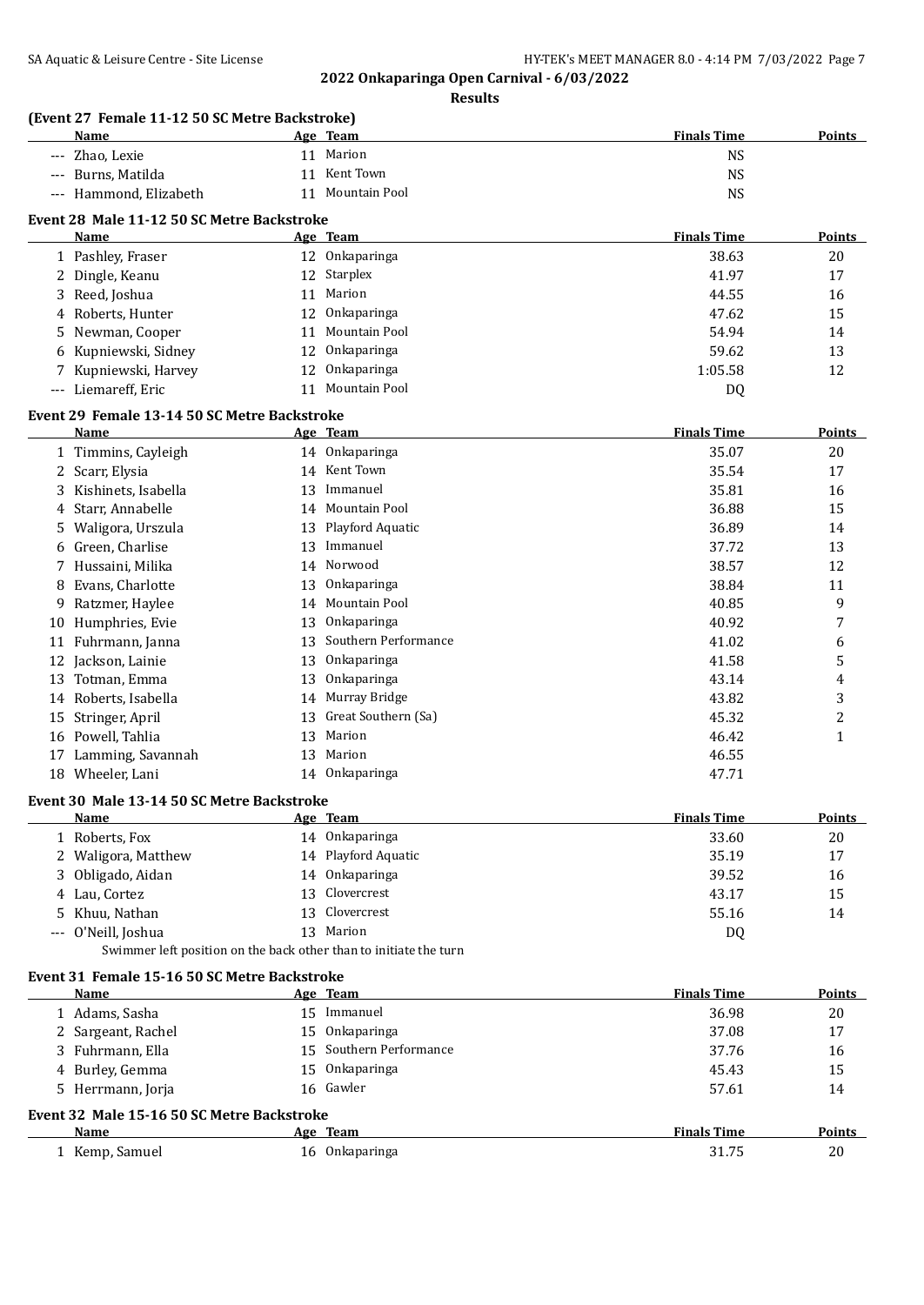| Event 33 Female 17 & Over 50 SC Metre Backstroke<br>Name |    | <u>Age Team</u>         | <b>Finals Time</b> | Points         |
|----------------------------------------------------------|----|-------------------------|--------------------|----------------|
| 1 Jasko, Matylda                                         |    | 18 Onkaparinga          | 34.29              | 20             |
| 2 Bruce, Zoe                                             |    | 18 Great Southern (Sa)  | 42.75              | 17             |
| Event 34 Male 17 & Over 50 SC Metre Backstroke           |    |                         |                    |                |
| Name                                                     |    | Age Team                | <b>Finals Time</b> | Points         |
| 1 Kemp, Craig                                            |    | 51 Onkaparinga          | 38.19              | 20             |
|                                                          |    |                         |                    |                |
| <b>Event 35 Mixed 50 SC Metre Backstroke Multi-Class</b> |    |                         |                    |                |
| Name                                                     |    | Age Team                | <b>Finals Time</b> | <b>Points</b>  |
| 1 Morley, Samuel                                         |    | 15 Onkaparinga          | 39.79              | 20             |
| 2 Wilkins, Charlie                                       | 22 | Onkaparinga             | 48.33              | 17             |
| 3 Willett, Emily                                         | 15 | Onkaparinga             | 1:00.93            | 16             |
| 4 Taylor, Zara                                           |    | 26 Great Southern (Sa)  | 1:06.44            | 15             |
| Event 36 Female 12 & Under 100 SC Metre Freestyle        |    |                         |                    |                |
| Name                                                     |    | <u>Age Team</u>         | <b>Finals Time</b> | Points         |
| 1 Thomas, Milla                                          |    | 12 Kent Town            | 1:09.09            | 20             |
| 2 Thomas, Arabella                                       |    | 12 Immanuel             | 1:09.30            | 17             |
| Sargeant, Maeve<br>3                                     | 12 | Onkaparinga             | 1:12.43            | 16             |
| Marshall, Chelsea<br>4                                   | 11 | Tea Tree Gully          | 1:15.78            | 15             |
| Roberts, Chelsy<br>5                                     | 12 | Kent Town               | 1:17.76            | 14             |
| McKenna, Zoe<br>6                                        | 12 | Onkaparinga             | 1:17.81            | 13             |
| 7 Armitage, Zara                                         | 12 | Kent Town               | 1:21.26            | 12             |
| 8 Lynch, Flora-lily                                      | 11 | Clovercrest             | 1:21.27            | 11             |
| 9 Foster, Alyshia                                        | 12 | Southern Performance    | 1:23.19            | 9              |
| Stocker, Ruby<br>10                                      | 12 | Playford Aquatic        | 1:26.16            | $\overline{7}$ |
| 11 Lau, Chloe                                            | 11 | Clovercrest             | 1:26.27            | 6              |
| Spagnoletti, Sofia<br>12                                 | 10 | Kent Town               | 1:28.97            | 5              |
| 13 Goreham, Chelsea                                      | 12 | Starplex                | 1:29.45            | 4              |
| 14 Mugford, Miley                                        | 11 | Onkaparinga             | 1:29.62            | 3              |
| 15 Davy, Ella                                            | 12 | Murray Bridge           | 1:30.94            | $\overline{c}$ |
| 16 Ireland, Ella                                         | 12 | Murray Bridge           | 1:32.56            | $\mathbf{1}$   |
| 17 Walsh, Emily                                          | 11 | Mountain Pool           | 1:34.63            |                |
| 18 Tully, Grace                                          | 10 | Kent Town               | 1:34.81            |                |
| 19 Ward, Hannah                                          | 10 | Clovercrest             | 1:36.47            |                |
| 20 Sargeant, Elsie                                       | 10 | Onkaparinga             | 1:38.30            |                |
| 21 Ireland, Charlie                                      |    | 10 Murray Bridge        | 1:40.41            |                |
| 22 Taylor-Ziersch, Bethany                               |    | 12 Marion               | 1:43.27            |                |
| Edgecomb, Matilda<br>23                                  |    | 10 Tea Tree Gully       | 1:43.33            |                |
| 24 Ioane, Zoe                                            |    | 7 Clovercrest           | 1:43.58            |                |
| Gardner, Piper<br>25                                     |    | 11 Onkaparinga          | 1:47.10            |                |
| 26 Ioane, Hakala                                         | 9  | Clovercrest             | 1:49.15            |                |
| Evans, Emily<br>27                                       | 10 | Mallee                  | 1:54.56            |                |
| Farmer, Bridget<br>28.                                   | 10 | Murray Bridge           | 2:00.40            |                |
| Zhao, Lexie<br>---                                       | 11 | Marion                  | <b>NS</b>          |                |
| Burns, Matilda<br>---                                    | 11 | Kent Town               | <b>NS</b>          |                |
| Liemar, Milli<br>---                                     | 11 | Western Aquatic (Sa)    | <b>NS</b>          |                |
| --- Liemar, Seanna                                       |    | 12 Western Aquatic (Sa) | <b>NS</b>          |                |
| Event 37 Male 12 & Under 100 SC Metre Freestyle          |    |                         |                    |                |
| <u>Name</u>                                              |    | Age Team                | <b>Finals Time</b> | <b>Points</b>  |
|                                                          |    |                         |                    |                |

| Name               |                 | Age Team      | <b>Finals</b> Time | Points |
|--------------------|-----------------|---------------|--------------------|--------|
| 1 Nys, Lachie      |                 | 12 Gawler     | 1:10.09            | 20     |
| 2 Schulz, Nathan   | 12 <sup>1</sup> | Mountain Pool | 1:16.53            | 17     |
| 3 Small, Mitchell  | 10.             | Immanuel      | 1:16.54            | 16     |
| 4 Goreham, Lachlan |                 | 10 Starplex   | 1:20.15            | 15     |
| 5 Henke, Rylan     |                 | Onkaparinga   | 1:21.83            | 14     |
|                    |                 |               |                    |        |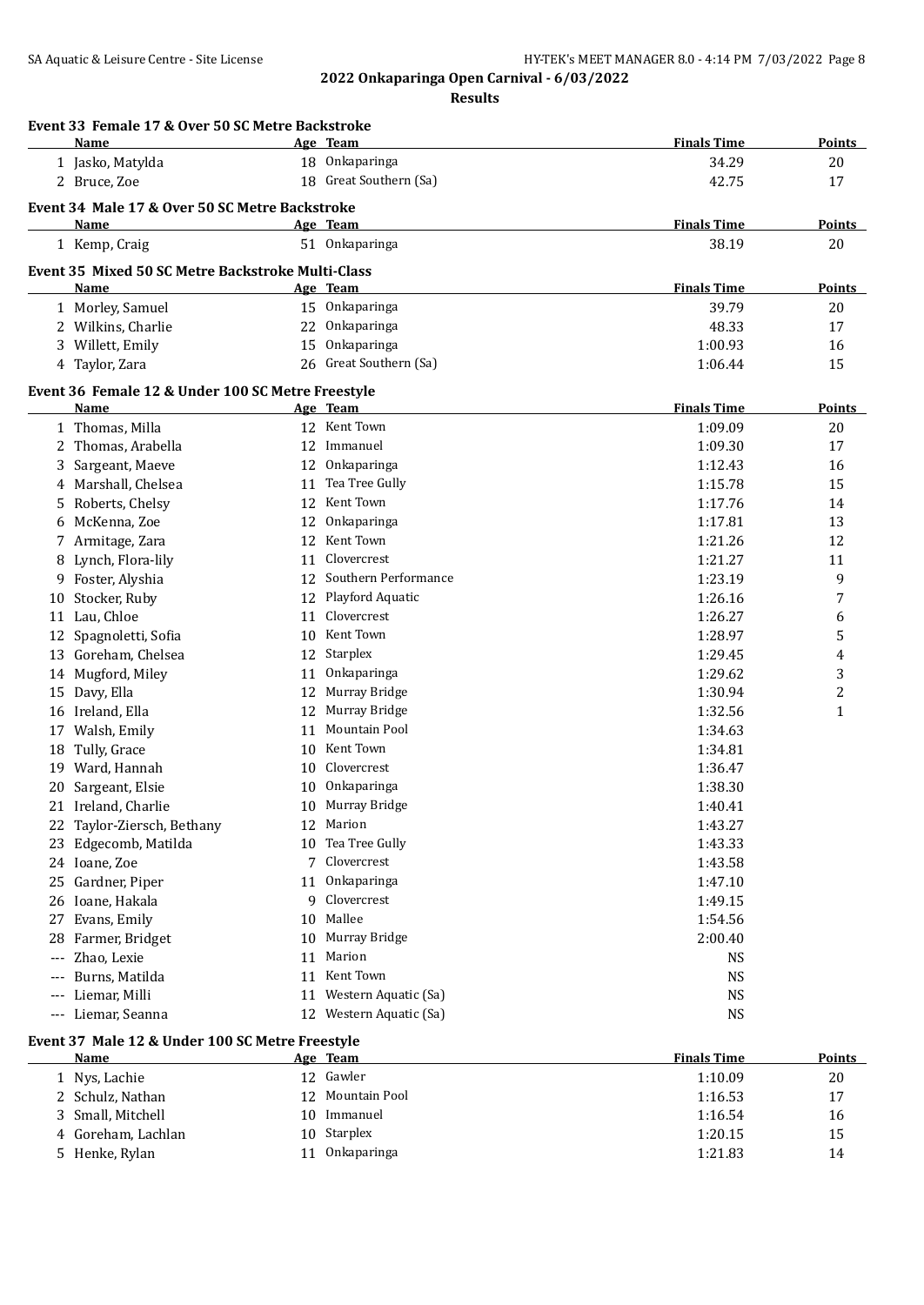#### **Results**

## **(Event 37 Male 12 & Under 100 SC Metre Freestyle)**

|                   | Name                  |    | Age Team             | <b>Finals Time</b> | Points |
|-------------------|-----------------------|----|----------------------|--------------------|--------|
|                   | 6 Dingle, Keanu       |    | 12 Starplex          | 1:22.78            | 13     |
|                   | 7 Schubert, Will      | 12 | Southern Performance | 1:23.32            | 12     |
|                   | 8 Stubing, Oliver     | 12 | Mountain Pool        | 1:27.40            | 11     |
|                   | 9 Reed, Joshua        | 11 | Marion               | 1:27.84            | 9      |
| 10                | Khuu, Damian          | 11 | Clovercrest          | 1:31.63            | 7      |
|                   | 11 Kupniewski, Sidney |    | 12 Onkaparinga       | 1:34.72            | 6      |
|                   | 12 Nguyen, Steven     | 10 | The Parks            | 1:36.28            | 5      |
| 13                | Irawan, Clayton       |    | 10 Starplex          | 1:38.67            | 4      |
| 14                | Wilson, Archer        | 9  | Gawler               | 1:44.84            | 3      |
| 15                | Kupniewski, Harvey    | 12 | <b>Onkaparinga</b>   | 1:48.56            | 2      |
| 16                | Liemareff, Eric       | 11 | Mountain Pool        | 1:48.74            | 1      |
| 17                | Nys, Harrison         |    | 10 Gawler            | 1:57.25            |        |
|                   | --- Pashley, Fraser   | 12 | Onkaparinga          | DQ                 |        |
|                   | False start           |    |                      |                    |        |
| $\qquad \qquad -$ | Evans, Thomas         | 10 | Onkaparinga          | <b>NS</b>          |        |
| $---$             | Roberts, Hunter       | 12 | Onkaparinga          | <b>NS</b>          |        |

## **Event 38 Female 13 & Over 100 SC Metre Freestyle**

|       | <b>Name</b>       |    | Age Team             | <b>Finals Time</b> | <b>Points</b>  |
|-------|-------------------|----|----------------------|--------------------|----------------|
| $*1$  | Timmins, Cayleigh | 14 | Onkaparinga          | 1:05.77            | 18.50          |
| $^*1$ | Jasko, Matylda    | 18 | Onkaparinga          | 1:05.77            | 18.50          |
| 3.    | Adams, Sasha      | 15 | Immanuel             | 1:06.25            | 16             |
|       | Beech, Natalie    | 15 | Immanuel             | 1:07.24            | 15             |
|       | Tolladay, Emily   | 14 | Kent Town            | 1:07.78            | 14             |
| 6     | Waligora, Urszula | 13 | Playford Aquatic     | 1:07.84            | 13             |
|       | Starr, Annabelle  | 14 | Mountain Pool        | 1:09.47            | 12             |
| 8     | Sargeant, Rachel  | 15 | Onkaparinga          | 1:09.49            | 11             |
| 9     | Macdonald, Julia  | 13 | Onkaparinga          | 1:13.45            | 9              |
| 10    | Roberts, Isabella | 14 | Murray Bridge        | 1:15.09            | 7              |
|       | Fuhrmann, Janna   | 13 | Southern Performance | 1:15.31            | 6              |
|       | Nenasheff, Tash   | 13 | Southern Performance | 1:15.50            | 5              |
| 13    | Newman, Ella      | 14 | Mountain Pool        | 1:19.70            | 4              |
| 14    | Heard, Matilda    | 13 | Kent Town            | 1:21.34            | 3              |
| 15    | Bruce, Zoe        | 18 | Great Southern (Sa)  | 1:21.42            | $\overline{c}$ |
| 16    | Totman, Emma      | 13 | Onkaparinga          | 1:22.66            | 1              |
| 17    | Lamming, Savannah | 13 | Marion               | 1:31.16            |                |
| 18    | Powell, Tahlia    | 13 | Marion               | 1:31.59            |                |
| 19    | Herrmann, Jorja   | 16 | Gawler               | 1:37.00            |                |
| $---$ | Muller, Alex      | 15 | Barossa              | <b>NS</b>          |                |
| ---   | Hussaini, Milika  | 14 | Norwood              | <b>NS</b>          |                |

#### **Event 39 Male 13 & Over 100 SC Metre Freestyle**

 $\frac{1}{1}$ 

| Name                |    | Age Team            | <b>Finals Time</b> | <b>Points</b> |
|---------------------|----|---------------------|--------------------|---------------|
| 1 Kemp, Samuel      |    | 16 Onkaparinga      | 58.66              | 20            |
| 2 Tolladay, Harry   |    | 16 Kent Town        | 1:04.22            | 17            |
| 3 Waligora, Matthew |    | 14 Playford Aquatic | 1:04.75            | 16            |
| 4 Roberts, Fox      |    | 14 Onkaparinga      | 1:06.97            | 15            |
| 5 Sologub, Gregory  |    | 19 Norwood          | 1:07.84            | 14            |
| 6 Irawan, Brandon   |    | 14 Starplex         | 1:09.45            | 13            |
| 7 De Hoogd, Solomon |    | 14 Starplex         | 1:13.17            | 12            |
| 8 Wright, Eamon     | 13 | Immanuel            | 1:14.22            | 11            |
| 9 O'Neill, Joshua   | 13 | Marion              | 1:14.80            | 9             |
| --- Jones, Angus    |    | 14 Onkaparinga      | NS                 |               |
|                     |    |                     |                    |               |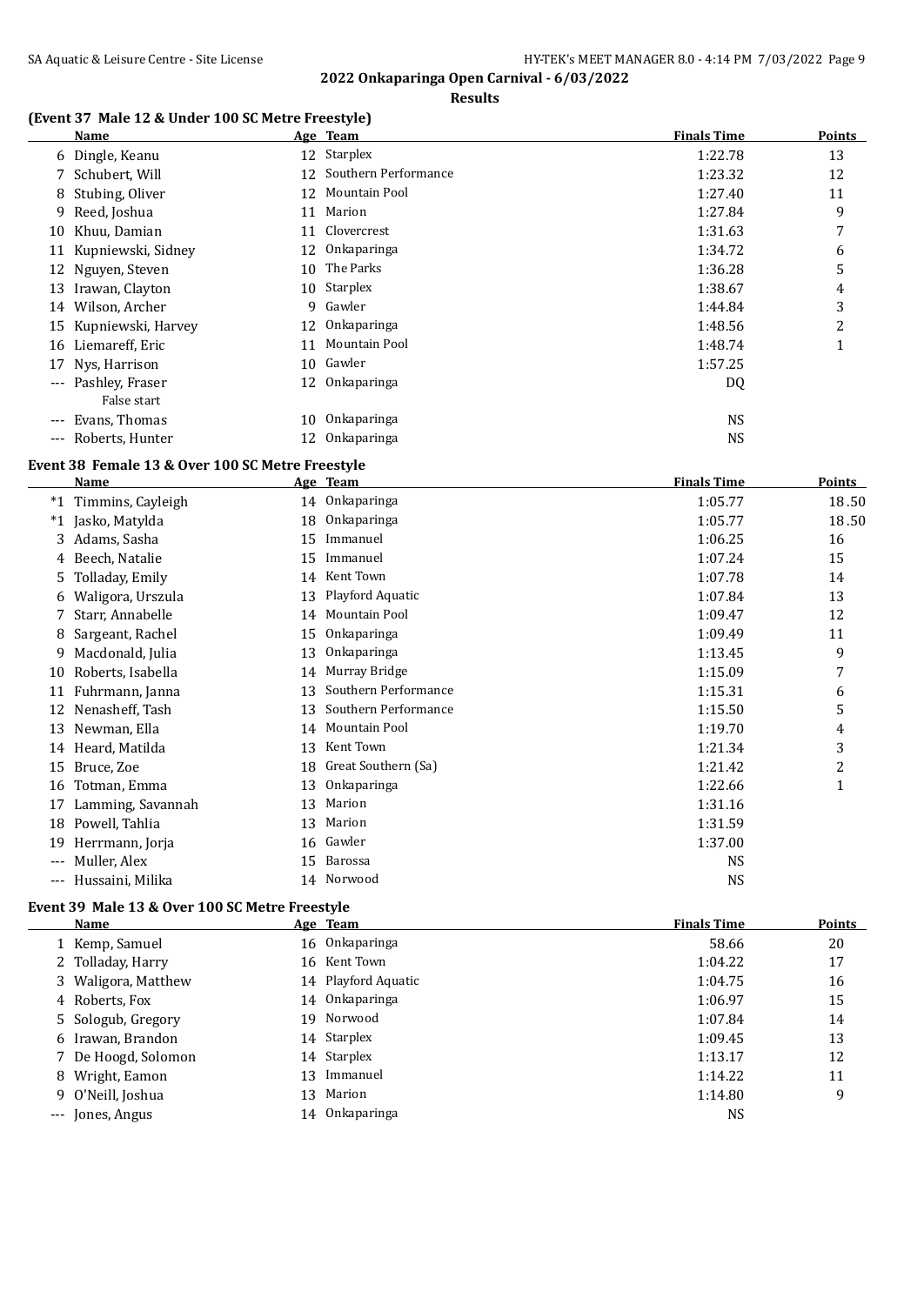#### SA Aquatic & Leisure Centre - Site License **HY-TEK's MEET MANAGER 8.0 - 4:14 PM 7/03/2022** Page 10

**2022 Onkaparinga Open Carnival - 6/03/2022**

|                                          | Event 40 Mixed 100 SC Metre Freestyle Multi-Class<br><b>Name</b> | Age Team                   |                                | <b>Finals Time</b>        | <b>Points</b> |
|------------------------------------------|------------------------------------------------------------------|----------------------------|--------------------------------|---------------------------|---------------|
|                                          | 1 Morley, Samuel                                                 | 15 Onkaparinga             |                                | 1:12.71                   | $20\,$        |
|                                          | 2 Wilkins, Charlie                                               | 22 Onkaparinga             |                                | 1:28.47                   | 17            |
| 3                                        | Willett, Emily                                                   | Onkaparinga<br>15          |                                | 1:32.32                   | 16            |
|                                          | 4 Taylor, Zara                                                   | 26 Great Southern (Sa)     |                                | 1:55.98                   | 15            |
|                                          | Event 41 Mixed 200 SC Metre Freestyle Relay                      |                            |                                |                           |               |
|                                          | <b>Team</b>                                                      | Relay                      |                                | <b>Finals Time</b>        | <b>Points</b> |
|                                          | 1 Onkaparinga                                                    | A                          |                                | 1:54.25                   | 40            |
|                                          | 1) Kemp, Samuel M16                                              | 2) Jasko, Matylda W18      | 3) Timmins, Cayleigh W14       | 4) Martin, Jordy M16      |               |
|                                          | 2 Onkaparinga                                                    | B                          |                                | 1:56.71                   | 34            |
|                                          | 1) Cafarella, Brad M15                                           | 2) Jasko, Elka W13         | 3) Sargeant, Rachel W15        | 4) Thiele, Jack M25       |               |
|                                          | 3 Onkaparinga                                                    | D                          |                                | 2:08.03                   | 32            |
|                                          | 1) Roberts, Hunter M12                                           | 2) Humphries, Evie W13     | 3) Obligado, Aidan M14         | 4) Morley, Samuel M15     |               |
|                                          | 4 Onkaparinga                                                    | C                          |                                | 2:13.40                   | 30            |
|                                          | 1) Kemp, Craig M51                                               | 2) Jackson, Lainie W13     | 3) Willett, Isabel W15         | 4) Roberts, Fox M14       |               |
| 5.                                       | Mountain Pool                                                    | A                          |                                | 2:16.73                   | 28            |
|                                          | 1) Schulz, Nathan M12                                            | 2) Newman, Ella W14        | 3) Walsh, Emily W11            | 4) Newman, Bailey M17     |               |
|                                          | 6 Starplex                                                       | A                          |                                | 2:20.00                   | 26            |
|                                          | 1) Irawan, Brandon M14                                           | 2) Goreham, Lachlan M10    | 3) Dingle, Keanu M12           | 4) Goreham, Chelsea W12   |               |
|                                          | 7 Marion                                                         | A                          |                                | 2:26.73                   | 24            |
|                                          | 1) Lamming, Savannah W13                                         | 2) O'Neill, Joshua M13     | 3) Taylor-Ziersch, Bethany W12 | 4) Sutton, Hugh M9        |               |
|                                          | 8 Mountain Pool                                                  | B                          |                                | 2:37.56                   | 22            |
|                                          | 1) Starr, Annabelle W14                                          | 2) Stubing, Oliver M12     | 3) Newman, Alicia W11          | 4) Newman, Cooper M11     |               |
|                                          |                                                                  | F                          |                                | 2:38.31                   | 18            |
|                                          | 9 Onkaparinga                                                    |                            |                                |                           |               |
|                                          | 1) Henke, Rylan M11                                              | 2) Morley, Sarah W10       | 3) McKenna, Zoe W12            | 4) Kupniewski, Sidney M12 |               |
|                                          | 10 Onkaparinga                                                   | H                          |                                | 2:51.91                   | 14            |
|                                          | 1) Pashley, Fraser M12                                           | 2) Macdonald, Julia W13    | 3) Macdonald, Lauren W11       | 4) Gardner, Rhett M9      |               |
|                                          | 11 Onkaparinga                                                   |                            |                                | 3:07.46                   | 12            |
|                                          | 1) Jackson, Archer M8                                            | 2) Gardner, Piper W11      | 3) Sargeant, Maeve W12         | 4) Kupniewski, Harvey M12 |               |
|                                          | --- Onkaparinga                                                  | E                          |                                | X2:30.05                  |               |
|                                          | 1) Evans, Charlotte W13                                          | 2) Totman, Emma W13        | 3) Burley, Lucy W17            | 4) Wilkins, Charlie M22   |               |
|                                          | --- Onkaparinga                                                  | G                          |                                | X3:12.77                  |               |
|                                          | 1) Gardner, Isis W9                                              | 2) Sargeant, Elsie W10     | 3) Willett, Emily W15          | 4) Kupniewski, Clancy M9  |               |
|                                          | --- Immanuel                                                     | A                          |                                | DQ                        |               |
|                                          | Did not swim stroke specified                                    |                            |                                |                           |               |
|                                          | 1) Kishinets, Isabella W13                                       | 2) Adams, Sasha W15        | 3) Clinch, Harry M10           | 4) Small, Mitchell M10    |               |
|                                          | Event 42 Mixed 200 SC Metre Freestyle                            |                            |                                |                           |               |
|                                          | Name                                                             | Age Team                   |                                | <b>Finals Time</b>        | <b>Points</b> |
|                                          | 1 Jasko, Elka                                                    | Onkaparinga<br>13          |                                | 2:22.30                   | 20            |
|                                          | 2 Beech, Natalie                                                 | Immanuel<br>15             |                                | 2:28.69                   | 17            |
| 3.                                       | Fuhrmann, Ella                                                   | Southern Performance<br>15 |                                | 2:32.40                   | 16            |
|                                          | 4 Heard, Ellen                                                   | Kent Town<br>15            |                                | 2:36.39                   | 15            |
| 5                                        | Macdonald, Julia                                                 | Onkaparinga<br>13          |                                | 2:37.60                   | 14            |
| 6                                        | Wright, Eamon                                                    | Immanuel<br>13             |                                | 2:46.84                   | 13            |
| 7                                        | Small, Mitchell                                                  | Immanuel<br>10             |                                | 2:48.37                   | 12            |
| 8                                        | Brown, Chloe                                                     | Southern Performance<br>16 |                                | 2:48.54                   | 11            |
| 9                                        | Willett, Isabel                                                  | Onkaparinga<br>15          |                                | 2:49.86                   | 9             |
|                                          | Macdonald, Lauren                                                | Onkaparinga<br>11          |                                | 3:23.73                   | 7             |
| 10                                       |                                                                  |                            |                                |                           |               |
| $---$                                    | Bruce, Zoe                                                       | Great Southern (Sa)<br>18  |                                | <b>NS</b>                 |               |
| $\hspace{0.05cm} \ldots \hspace{0.05cm}$ | Jasko, Mikaela                                                   | 16 Onkaparinga             |                                | <b>NS</b>                 |               |
|                                          | Event 43 Female 10 & Under 50 SC Metre Breaststroke              |                            |                                |                           |               |
|                                          | <u>Name</u>                                                      | Age Team                   |                                | <b>Finals Time</b>        | <b>Points</b> |
|                                          | 1 Sargeant, Elsie                                                | 10 Onkaparinga             |                                | 52.51                     | 20            |
|                                          | 2 Welden, Rose                                                   | Clovercrest<br>10          |                                | 57.33                     | 17            |
|                                          | 3 Edgecomb, Matilda                                              | 10 Tea Tree Gully          |                                | 58.29                     | 16            |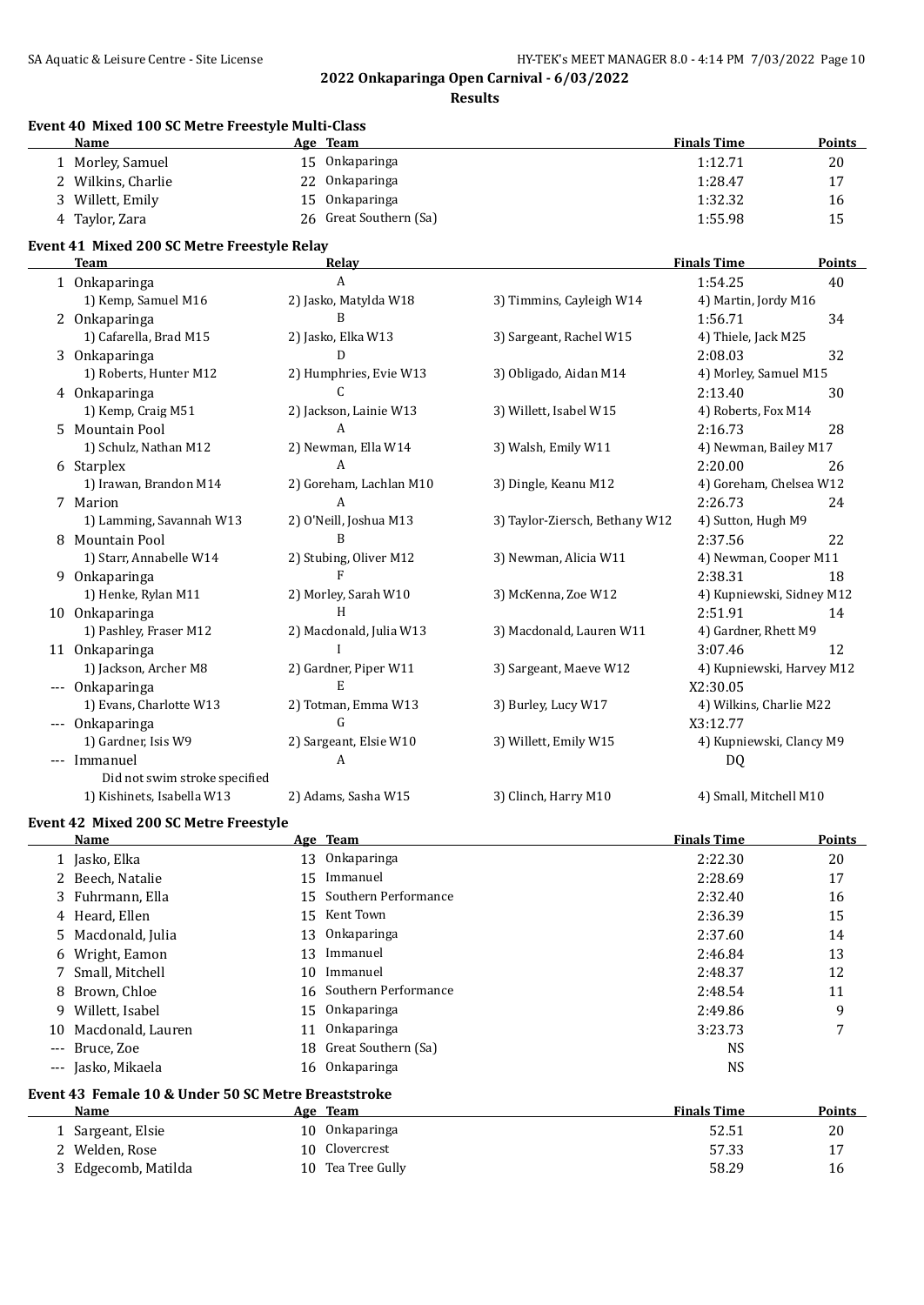## **2022 Onkaparinga Open Carnival - 6/03/2022 Results**

#### **(Event 43 Female 10 & Under 50 SC Metre Breaststroke)**

|       | Name               |    | Age Team        | <b>Finals Time</b> | <b>Points</b> |
|-------|--------------------|----|-----------------|--------------------|---------------|
|       | 4 Ward, Hannah     | 10 | Clovercrest     | 59.07              | 15            |
|       | 5 Tully, Grace     | 10 | Kent Town       | 1:00.00            | 14            |
|       | 6 Fullgrabe, Zara  |    | 8 Murray Bridge | 1:01.05            | 13            |
|       | 7 Nguyen, Winny    |    | 9 The Parks     | 1:02.09            | 12            |
|       | 8 Burns, Emma      | 9  | Kent Town       | 1:03.66            | 11            |
|       | 9 Morley, Sarah    | 10 | 0nkaparinga     | 1:04.64            | 9             |
| 10    | Ioane, Hakala      | 9  | Clovercrest     | 1:04.76            | 7             |
| 11    | Marold, Charlotte  | 9  | Onkaparinga     | 1:05.22            | 6             |
| 12    | Farmer, Bridget    | 10 | Murray Bridge   | 1:07.45            | 5             |
| 13    | Ioane, Zoe         |    | Clovercrest     | 1:07.48            | 4             |
|       | 14 Dingle, Nyeisha |    | 7 Starplex      | 1:08.80            | 3             |
|       | 15 Gardner, Isis   |    | 9 Onkaparinga   | 1:09.67            | 2             |
| 16    | Farmer, Amelia     |    | 6 Murray Bridge | 1:15.68            |               |
| 17    | Dowling, Ameilia   | 10 | Gawler          | 1:20.70            |               |
| 18    | Farmer, Isabelle   |    | Murray Bridge   | 1:26.89            |               |
| $---$ | Ireland, Charlie   | 10 | Murray Bridge   | <b>NS</b>          |               |

#### **Event 44 Male 10 & Under 50 SC Metre Breaststroke**

|       | Name               |    | Age Team             | <b>Finals Time</b> | Points |
|-------|--------------------|----|----------------------|--------------------|--------|
|       | 1 Herrmann, Quade  | 10 | Gawler               | 52.33              | 20     |
|       | 2 Goreham, Lachlan | 10 | Starplex             | 52.39              | 17     |
|       | 3 Nguyen, Steven   | 10 | The Parks            | 53.11              | 16     |
|       | 4 Brumby, Jacob    | 10 | Norwood              | 53.40              | 15     |
|       | 5 Schubert, Max    | q  | Southern Performance | 54.60              | 14     |
|       | 6 Mentha, Hudson   | 10 | Tea Tree Gully       | 55.09              | 13     |
|       | 7 Clinch, Harry    | 10 | Immanuel             | 56.98              | 12     |
|       | 8 Sutton, Hugh     | 9  | Marion               | 58.48              | 11     |
| 9     | Kupniewski, Clancy | 9. | Onkaparinga          | 1:04.52            | 9      |
| 10    | Wilson, Archer     | 9  | Gawler               | 1:05.74            | 7      |
| 11    | Irawan, Clayton    |    | 10 Starplex          | 1:05.88            | 6      |
| 12    | Hossain, Noah      |    | Clovercrest          | 1:07.32            | 5      |
| 13    | Nys, Harrison      | 10 | Gawler               | 1:08.18            | 4      |
|       | 14 Jones, Oliver   | 9  | Onkaparinga          | 1:10.22            | 3      |
| 15    | Barry, Elijah      | 10 | Onkaparinga          | 1:11.74            | 2      |
| 16    | Wilson, Elliot     |    | Gawler               | 1:14.44            | 1      |
| 17    | Gardner, Rhett     | 9  | Onkaparinga          | 1:16.28            |        |
| 18    | Jackson, Archer    | 8  | Onkaparinga          | 1:31.04            |        |
| $---$ | Evans, Thomas      | 10 | Onkaparinga          | <b>NS</b>          |        |

## **Event 45 Female 11-12 50 SC Metre Breaststroke**

 $\overline{\phantom{0}}$ 

| Name                       |    | Age Team                | <b>Finals Time</b> | Points         |
|----------------------------|----|-------------------------|--------------------|----------------|
| 1 McKenna, Zoe             |    | 12 Onkaparinga          | 43.61              | 20             |
| 2 Thomas, Milla            |    | 12 Kent Town            | 43.79              | 17             |
| 3 Sargeant, Maeve          |    | 12 Onkaparinga          | 46.34              | 16             |
| 4 Lynch, Flora-lily        |    | 11 Clovercrest          | 47.39              | 15             |
| 5 Waller, Arabella         |    | 11 Marion               | 47.60              | 14             |
| 6 Foster, Alyshia          |    | 12 Southern Performance | 48.77              | 13             |
| 7 Stocker, Ruby            |    | 12 Playford Aquatic     | 49.49              | 12             |
| 8 Hope, Amelie             | 11 | Mountain Pool           | 50.85              | 11             |
| 9 Lau, Chloe               |    | 11 Clovercrest          | 51.25              | 9              |
| 10 Goreham, Chelsea        |    | 12 Starplex             | 51.94              | 7              |
| 11 Davy, Ella              |    | 12 Murray Bridge        | 56.13              | 6              |
| 12 Newman, Alicia          | 11 | Mountain Pool           | 56.84              | 5              |
| 13 Taylor-Ziersch, Bethany | 12 | Marion                  | 57.24              | 4              |
| 14 Gilbert, Tayliah        |    | 11 Clovercrest          | 1:02.10            | 3              |
| 15 Gardner, Piper          | 11 | Onkaparinga             | 1:04.58            | $\overline{2}$ |
|                            |    |                         |                    |                |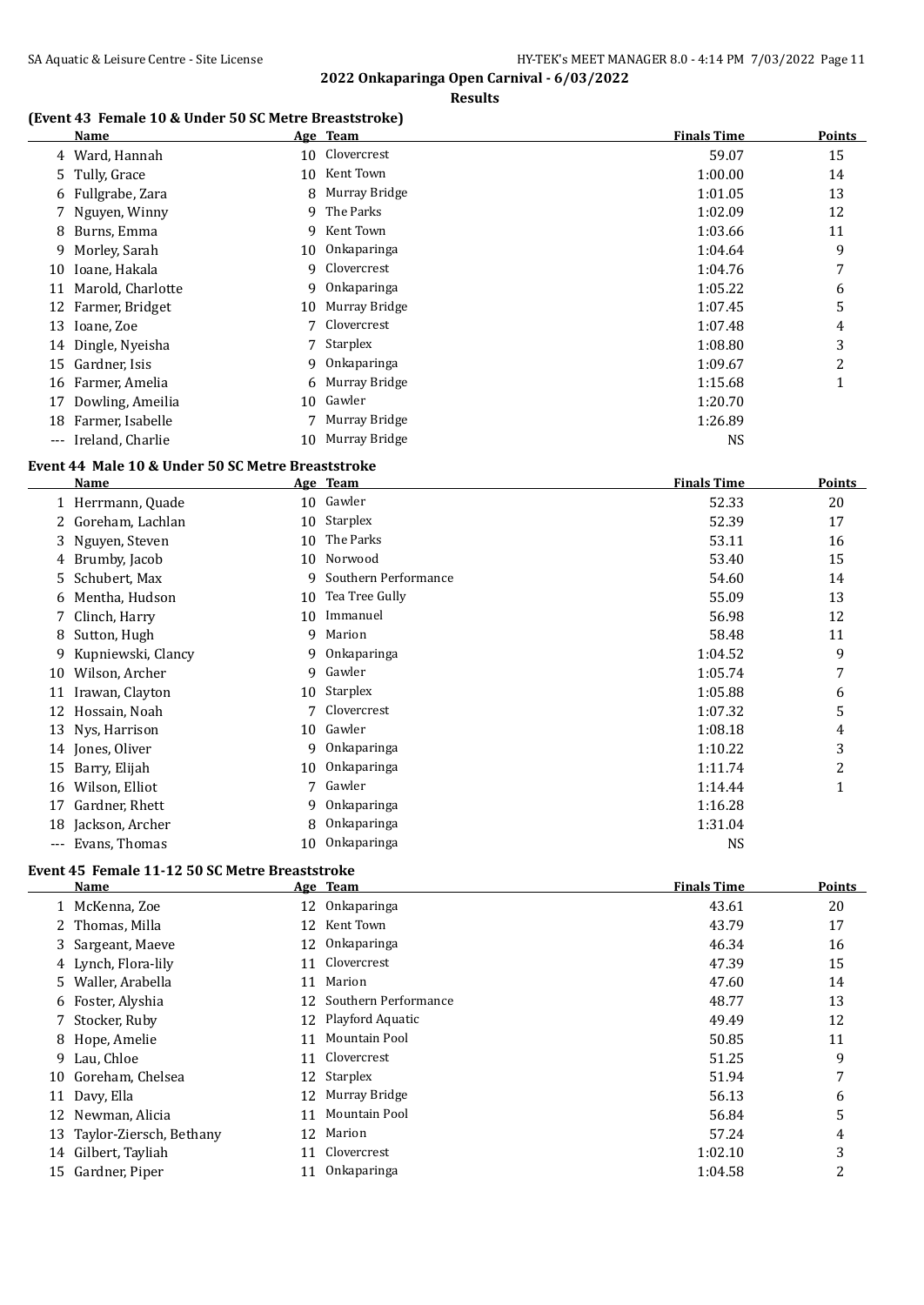|       | (Event 45 Female 11-12 50 SC Metre Breaststroke) |    | Results                                                                                    |                    |               |
|-------|--------------------------------------------------|----|--------------------------------------------------------------------------------------------|--------------------|---------------|
|       | Name                                             |    | <u>Age Team</u>                                                                            | <b>Finals Time</b> | <b>Points</b> |
|       | --- Sales, Victoria                              |    | 11 Clovercrest                                                                             | DQ                 |               |
|       |                                                  |    | More than one butterfly kick during the first arm stroke after start or turn               |                    |               |
|       | Liemar, Seanna                                   |    | 12 Western Aquatic (Sa)                                                                    | <b>NS</b>          |               |
|       | Liemar, Milli                                    |    | 11 Western Aquatic (Sa)                                                                    | <b>NS</b>          |               |
|       | Carter, Hailey                                   |    | 11 Barossa                                                                                 | <b>NS</b>          |               |
|       | Zhao, Lexie                                      |    | 11 Marion                                                                                  | <b>NS</b>          |               |
|       | Ireland, Ella                                    |    | 12 Murray Bridge                                                                           | <b>NS</b>          |               |
|       | Thomas, Arabella                                 | 12 | Immanuel                                                                                   | <b>NS</b>          |               |
| $---$ | Hooper, Emily                                    |    | 12 Barossa                                                                                 | <b>NS</b>          |               |
|       | Event 46 Male 11-12 50 SC Metre Breaststroke     |    |                                                                                            |                    |               |
|       | Name                                             |    | Age Team                                                                                   | <b>Finals Time</b> | <b>Points</b> |
|       | 1 Nys, Lachie                                    |    | 12 Gawler                                                                                  | 44.89              | 20            |
|       | 2 Dingle, Keanu                                  | 12 | Starplex                                                                                   | 45.43              | 17            |
| 3     | Roberts, Hunter                                  | 12 | Onkaparinga                                                                                | 47.35              | 16            |
|       | 4 Khuu, Damian                                   | 11 | Clovercrest                                                                                | 47.96              | 15            |
| 5     | Schubert, Will                                   | 12 | Southern Performance                                                                       | 50.56              | 14            |
|       | 6 Newman, Cooper                                 | 11 | Mountain Pool                                                                              | 52.38              | 13            |
|       | 7 Liemareff, Eric                                |    | 11 Mountain Pool                                                                           | 58.26              | 12            |
| 8     | Stubing, Oliver                                  |    | 12 Mountain Pool                                                                           | 59.74              | 11            |
| 9     | Kupniewski, Harvey                               |    | 12 Onkaparinga                                                                             | 1:01.00            | 9             |
|       | 10 Kupniewski, Sidney                            |    | 12 Onkaparinga                                                                             | 1:01.27            | 7             |
|       | Event 47 Female 13-14 50 SC Metre Breaststroke   |    |                                                                                            |                    |               |
|       | Name                                             |    | Age Team                                                                                   | <b>Finals Time</b> | <b>Points</b> |
|       | 1 Tolladay, Emily                                |    | 14 Kent Town                                                                               | 40.95              | 20            |
|       | 2 Roberts, Isabella                              |    | 14 Murray Bridge                                                                           | 42.14              | 17            |
|       | 3 Ratzmer, Haylee                                |    | 14 Mountain Pool                                                                           | 42.79              | 16            |
|       | 4 Jackson, Lainie                                | 13 | Onkaparinga                                                                                | 42.91              | 15            |
|       | 5 Newman, Ella                                   | 14 | Mountain Pool                                                                              | 43.83              | 14            |
|       | 6 Humphries, Evie                                | 13 | Onkaparinga                                                                                | 44.47              | 13            |
|       | 7 Schulz, Olivia                                 | 14 | Mountain Pool                                                                              | 45.05              | 12            |
| 8     | Jasko, Elka                                      | 13 | Onkaparinga                                                                                | 45.60              | 11            |
| 9.    | Fuhrmann, Janna                                  | 13 | Southern Performance                                                                       | 48.51              | 9             |
| 10    | Camp, Emma                                       |    | 13 Tea Tree Gully                                                                          | 51.37              | 7             |
|       | 11 Lamming, Savannah                             |    | 13 Marion                                                                                  | 53.85              | 6             |
|       | 12 Stringer, April                               |    | 13 Great Southern (Sa)                                                                     | 1:01.91            | 5             |
|       | Event 48 Male 13-14 50 SC Metre Breaststroke     |    |                                                                                            |                    |               |
|       | Name                                             |    | Age Team                                                                                   | <b>Finals Time</b> | <b>Points</b> |
|       | 1 Lau, Cortez                                    |    | 13 Clovercrest                                                                             | 40.25              | 20            |
|       | 2 Irawan, Brandon                                |    | 14 Starplex                                                                                | 41.66              | 17            |
|       | 3 De Hoogd, Solomon                              |    | 14 Starplex                                                                                | 44.29              | 16            |
|       | 4 Obligado, Aidan                                |    | 14 Onkaparinga                                                                             | 44.36              | 15            |
|       | 5 Wright, Eamon                                  |    | 13 Immanuel                                                                                | 44.83              | 14            |
|       | --- Khuu, Nathan                                 |    | 13 Clovercrest                                                                             | DQ                 |               |
|       |                                                  |    | Head did not break the surface before hands turned in at widest part of 2nd stroke after s |                    |               |
|       | --- Jones, Angus                                 |    | 14 Onkaparinga                                                                             | <b>NS</b>          |               |
|       | Event 49 Female 15-16 50 SC Metre Breaststroke   |    |                                                                                            |                    |               |
|       | Name                                             |    | <u>Age Team</u>                                                                            | <b>Finals Time</b> | <b>Points</b> |
|       | 1 Willett, Isabel                                |    | 15 Onkaparinga                                                                             | 43.85              | 20            |
|       | 2. Sargeant Rachel                               |    | 15 Onkaparinga                                                                             | 4397               | 17            |

| 2 Sargeant, Rachel                                         |  | 15 Onkaparinga          | 43.97 |    |
|------------------------------------------------------------|--|-------------------------|-------|----|
| 3 Brown, Chloe                                             |  | 16 Southern Performance | 47.85 | 16 |
| --- Herrmann, Jorja                                        |  | 16 Gawler               | DO    |    |
| Executed more than one butterfly kick at the start or turn |  |                         |       |    |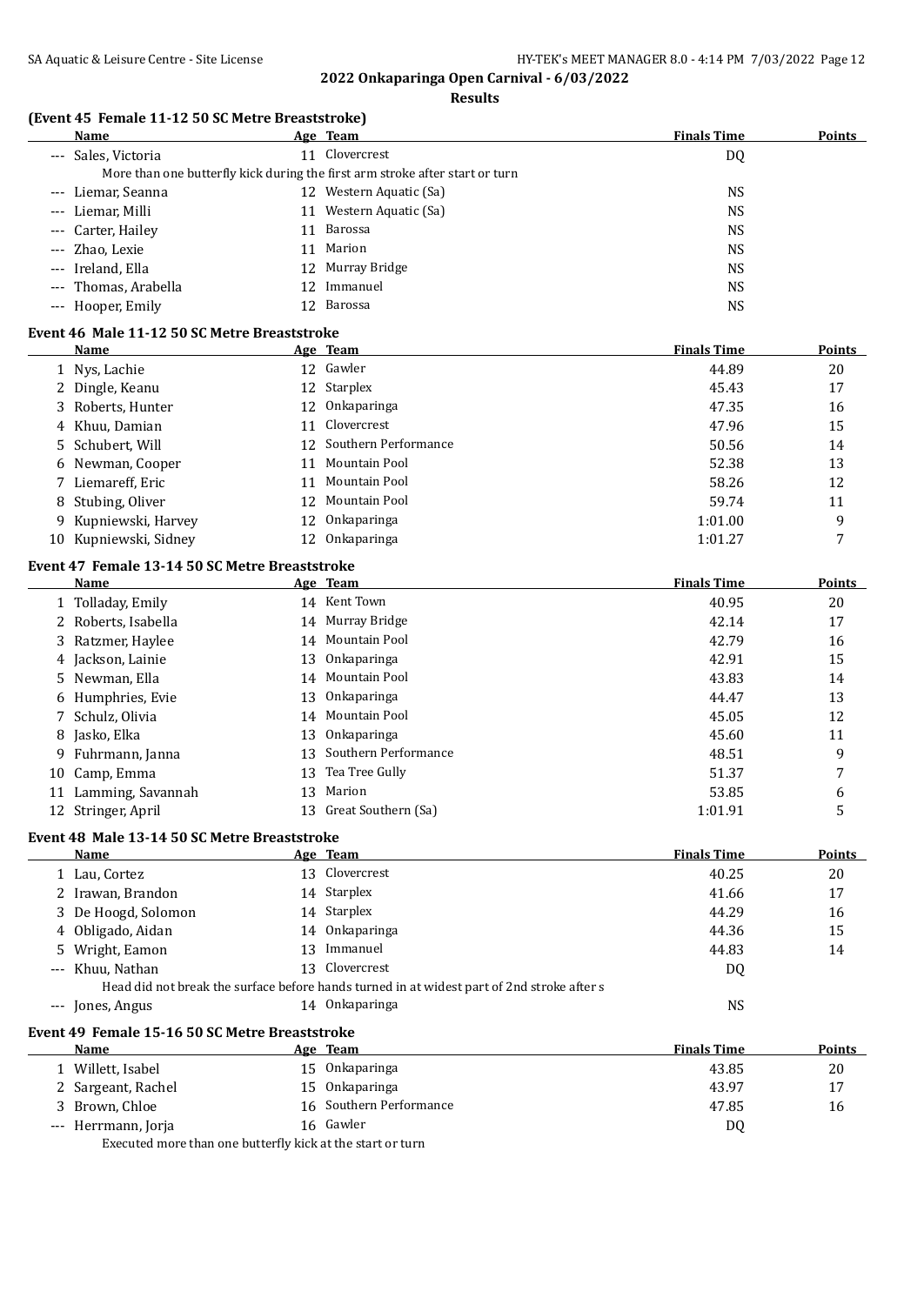| Event 50 Male 15-16 50 SC Metre Breaststroke               |    |                                                                                         |                    |               |
|------------------------------------------------------------|----|-----------------------------------------------------------------------------------------|--------------------|---------------|
| Name                                                       |    | Age Team                                                                                | <b>Finals Time</b> | Points        |
| 1 Tolladay, Harry                                          |    | 16 Kent Town                                                                            | 35.52              | 20            |
| Event 51 Female 17 & Over 50 SC Metre Breaststroke         |    |                                                                                         |                    |               |
| <b>Name</b>                                                |    | Age Team                                                                                | <b>Finals Time</b> | Points        |
| 1 Burley, Lucy                                             |    | 17 Onkaparinga                                                                          | 47.29              | 20            |
| Event 52 Male 17 & Over 50 SC Metre Breaststroke           |    |                                                                                         |                    |               |
| Name                                                       |    | Age Team                                                                                | <b>Finals Time</b> | Points        |
| 1 Newman, Bailey                                           |    | 17 Mountain Pool                                                                        | 34.38              | 20            |
| 2 Kemp, Craig                                              |    | 51 Onkaparinga                                                                          | 45.38              | 17            |
| --- Sologub, Gregory                                       |    | 19 Norwood                                                                              | DQ                 |               |
| Executed more than one butterfly kick at the start or turn |    |                                                                                         |                    |               |
| Event 53 Mixed 50 SC Metre Breaststroke Multi-Class        |    |                                                                                         |                    |               |
| Name                                                       |    | Age Team                                                                                | <b>Finals Time</b> | <b>Points</b> |
| 1 Wilkins, Charlie                                         |    | 22 Onkaparinga                                                                          | 47.78              | 20            |
| 2 Willett, Emily                                           |    | 15 Onkaparinga                                                                          | 1:01.87            | 17            |
| Taylor, Zara<br>3                                          |    | 26 Great Southern (Sa)                                                                  | 1:12.18            | 16            |
| --- Morley, Samuel                                         |    | 15 Onkaparinga                                                                          | <b>NS</b>          |               |
| Event 54 Mixed 200 SC Metre IM                             |    |                                                                                         |                    |               |
| Name                                                       |    | Age Team                                                                                | <b>Finals Time</b> | <b>Points</b> |
| 1 Scarr, Elysia                                            |    | 14 Kent Town                                                                            | 2:41.19            | 20            |
| 2 Waligora, Matthew                                        |    | 14 Playford Aquatic                                                                     | 2:45.57            | 17            |
| 3 Adams, Sasha                                             |    | 15 Immanuel                                                                             | 2:45.59            | 16            |
| 4 Waligora, Urszula                                        | 13 | Playford Aquatic                                                                        | 2:47.60            | 15            |
| 5 Green, Charlise                                          |    | 13 Immanuel                                                                             | 2:51.46            | 14            |
| 6 Fuhrmann, Ella                                           |    | 15 Southern Performance                                                                 | 2:52.14            | 13            |
| 7 Pashley, Fraser                                          |    | 12 Onkaparinga                                                                          | 3:15.54            | 12            |
| Small, Mitchell<br>8                                       |    | 10 Immanuel                                                                             | 3:17.21            | 11            |
| --- Armitage, Zara                                         |    | 12 Kent Town                                                                            | DQ                 |               |
|                                                            |    | Touch at the finish or turn was not made with both hands simultaneously/separated - fly |                    |               |
| Doyle, Lily                                                |    | 15 Marion                                                                               | <b>NS</b>          |               |
| --- Beech, Natalie                                         |    | 15 Immanuel                                                                             | <b>NS</b>          |               |
| Event 55 Mixed 200 SC Metre Butterfly                      |    |                                                                                         |                    |               |
| Name                                                       |    | Age Team                                                                                | <b>Finals Time</b> | Points        |
| 1 Jasko, Matylda                                           |    | 18 Onkaparinga                                                                          | 2:33.47            | 20            |
| Martin, Jordy                                              |    | 16 Onkaparinga                                                                          | 2:38.41            | 17            |
| Kemp, Samuel<br>3.                                         | 16 | Onkaparinga                                                                             | 2:43.91            | 16            |
| 4 Cafarella, Brad                                          | 15 | Onkaparinga                                                                             | 2:45.59            | 15            |
| Jasko, Elka<br>5.                                          | 13 | Onkaparinga                                                                             | 2:50.34            | 14            |
| --- Wheeler, Lani                                          | 14 | Onkaparinga                                                                             | <b>NS</b>          |               |
| <b>Event 56 Mixed 200 SC Metre Breaststroke</b>            |    |                                                                                         |                    |               |
| Name                                                       |    | Age Team                                                                                | <b>Finals Time</b> | <b>Points</b> |
| 1 Sologub, Gregory                                         | 19 | Norwood                                                                                 | 2:46.39            | 20            |
| 2 Tolladay, Harry                                          | 16 | Kent Town                                                                               | 2:51.49            | 17            |
| 3 Irawan, Brandon                                          | 14 | Starplex                                                                                | 3:17.33            | 16            |
| 4 Jackson, Lainie                                          | 13 | Onkaparinga                                                                             | 3:20.96            | 15            |
| Schulz, Olivia<br>5.                                       | 14 | Mountain Pool                                                                           | 3:25.76            | 14            |
| Burley, Lucy<br>6                                          | 17 | Onkaparinga                                                                             | 3:29.72            | 13            |
| Wright, Eamon<br>7                                         | 13 | Immanuel                                                                                | 3:32.37            | 12            |
| Hope, Amelie<br>8                                          | 11 | Mountain Pool                                                                           | 4:06.87            | 11            |
| Liemar, Seanna<br>$---$                                    |    | 12 Western Aquatic (Sa)                                                                 | <b>NS</b>          |               |
|                                                            |    |                                                                                         |                    |               |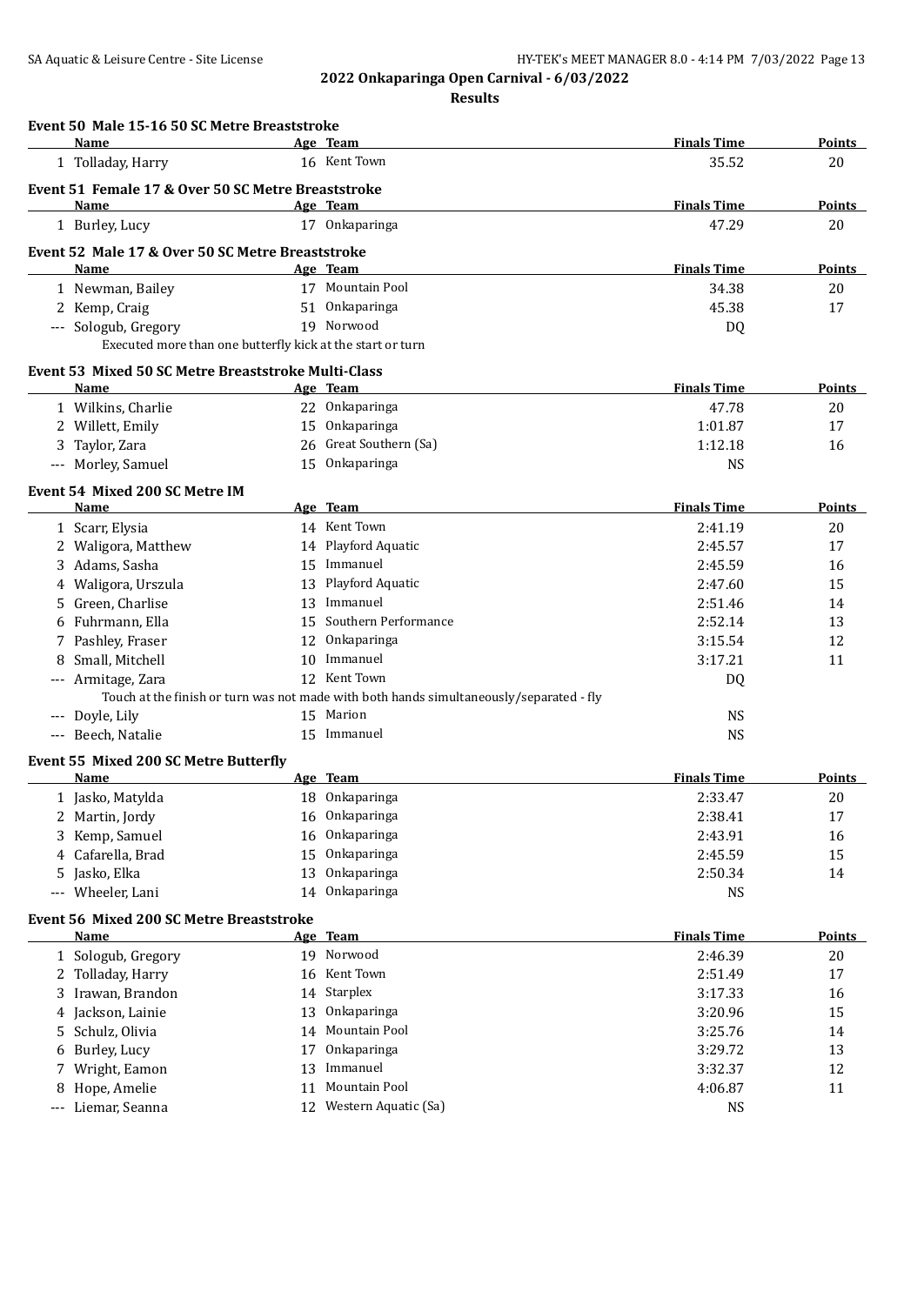#### **Results**

#### **Event 57 Mixed 200 SC Metre Backstroke**

| 20 |
|----|
| 17 |
|    |
|    |
|    |

## **Event 58 Female 12 & Under 100 SC Metre Breaststroke**

|       | Name                                                           |    | Age Team                                                                     | <b>Finals Time</b> | <b>Points</b> |
|-------|----------------------------------------------------------------|----|------------------------------------------------------------------------------|--------------------|---------------|
|       | 1 McKenna, Zoe                                                 | 12 | Onkaparinga                                                                  | 1:36.69            | 20            |
|       | Sargeant, Maeve                                                | 12 | Onkaparinga                                                                  | 1:37.09            | 17            |
| 3.    | Waller, Arabella                                               | 11 | Marion                                                                       | 1:46.67            | 16            |
|       | Foster, Alyshia                                                | 12 | Southern Performance                                                         | 1:46.79            | 15            |
| 5.    | Goreham, Chelsea                                               | 12 | Starplex                                                                     | 1:51.80            | 14            |
| 6     | Hope, Amelie                                                   | 11 | Mountain Pool                                                                | 1:52.97            | 13            |
|       | Edgecomb, Matilda                                              | 10 | Tea Tree Gully                                                               | 2:03.44            | 12            |
|       | 8 Fullgrabe, Zara                                              | 8  | Murray Bridge                                                                | 2:11.77            | 11            |
| 9     | Gilbert, Tayliah                                               | 11 | Clovercrest                                                                  | 2:13.16            | 9             |
| 10    | Farmer, Bridget                                                | 10 | Murray Bridge                                                                | 2:23.98            | 7             |
| 11    | Farmer, Amelia                                                 |    | 6 Murray Bridge                                                              | 2:37.57            | 6             |
| ---   | Evans, Emily                                                   | 10 | Mallee                                                                       | DQ                 |               |
|       | Leg Movements not simultaneous or in the same horizontal plane |    |                                                                              |                    |               |
| ---   | Morley, Sarah                                                  |    | 10 Onkaparinga                                                               | DQ                 |               |
|       |                                                                |    | At the turn or finish did not touch with both hands simultaneously/separated |                    |               |
|       | Carter, Hailey                                                 |    | 11 Barossa                                                                   | <b>NS</b>          |               |
| $---$ | Liemar, Milli                                                  | 11 | Western Aquatic (Sa)                                                         | NS                 |               |
| $---$ | Hammond, Elizabeth                                             | 11 | Mountain Pool                                                                | NS                 |               |
| $---$ | Liemar, Seanna                                                 | 12 | Western Aquatic (Sa)                                                         | <b>NS</b>          |               |

#### **Event 59 Male 12 & Under 100 SC Metre Breaststroke**

| Name                                                           |  | <u>Age Team</u>         | <b>Finals Time</b> | <b>Points</b> |
|----------------------------------------------------------------|--|-------------------------|--------------------|---------------|
| 1 Collings, Joshua                                             |  | 11 Marion               | 1:40.18            | 20            |
| 2 Roberts, Hunter                                              |  | 12 Onkaparinga          | 1:45.26            | 17            |
| 3 Khuu, Damian                                                 |  | 11 Clovercrest          | 1:45.34            | 16            |
| 4 Herrmann, Quade                                              |  | 10 Gawler               | 1:51.38            | 15            |
| 5 Schubert, Will                                               |  | 12 Southern Performance | 1:51.96            | 14            |
| 6 Newman, Cooper                                               |  | 11 Mountain Pool        | 1:53.70            | 13            |
| 7 Brumby, Jacob                                                |  | 10 Norwood              | 2:00.02            | 12            |
| --- Nys, Harrison                                              |  | 10 Gawler               | DQ                 |               |
| Arm movements not simultaneous or in the same horizontal plane |  |                         |                    |               |

#### **Event 60 Female 13 & Over 100 SC Metre Breaststroke**

|                     | Name                |    | Age Team                | <b>Finals Time</b> | <b>Points</b> |
|---------------------|---------------------|----|-------------------------|--------------------|---------------|
|                     | 1 Waligora, Urszula |    | 13 Playford Aquatic     | 1:27.31            | 20            |
|                     | 2 Tolladay, Emily   | 14 | Kent Town               | 1:30.51            | 17            |
|                     | 3 Fuhrmann, Ella    |    | 15 Southern Performance | 1:32.17            | 16            |
|                     | 4 Ratzmer, Haylee   |    | 14 Mountain Pool        | 1:33.56            | 15            |
|                     | 5 Roberts, Isabella |    | 14 Murray Bridge        | 1:34.34            | 14            |
|                     | 6 Heard, Ellen      |    | 15 Kent Town            | 1:35.23            | 13            |
|                     | 7 Schulz, Olivia    | 14 | Mountain Pool           | 1:35.67            | 12            |
|                     | 8 Macdonald, Julia  |    | 13 Onkaparinga          | 1:37.59            | 11            |
| 9                   | Newman, Ella        |    | 14 Mountain Pool        | 1:41.35            | 9             |
| 10                  | Willett, Isabel     | 15 | Onkaparinga             | 1:41.62            | 7             |
| 11                  | Burley, Lucy        | 17 | Onkaparinga             | 1:41.69            | 6             |
| 12                  | Humphries, Evie     | 13 | Onkaparinga             | 1:43.00            | 5             |
| 13                  | Herrmann, Jorja     |    | 16 Gawler               | 2:11.58            | 4             |
| $\qquad \qquad - -$ | Brown, Chloe        |    | 16 Southern Performance | <b>NS</b>          |               |
| $\qquad \qquad - -$ | Jasko, Mikaela      |    | 16 Onkaparinga          | <b>NS</b>          |               |
|                     |                     |    |                         |                    |               |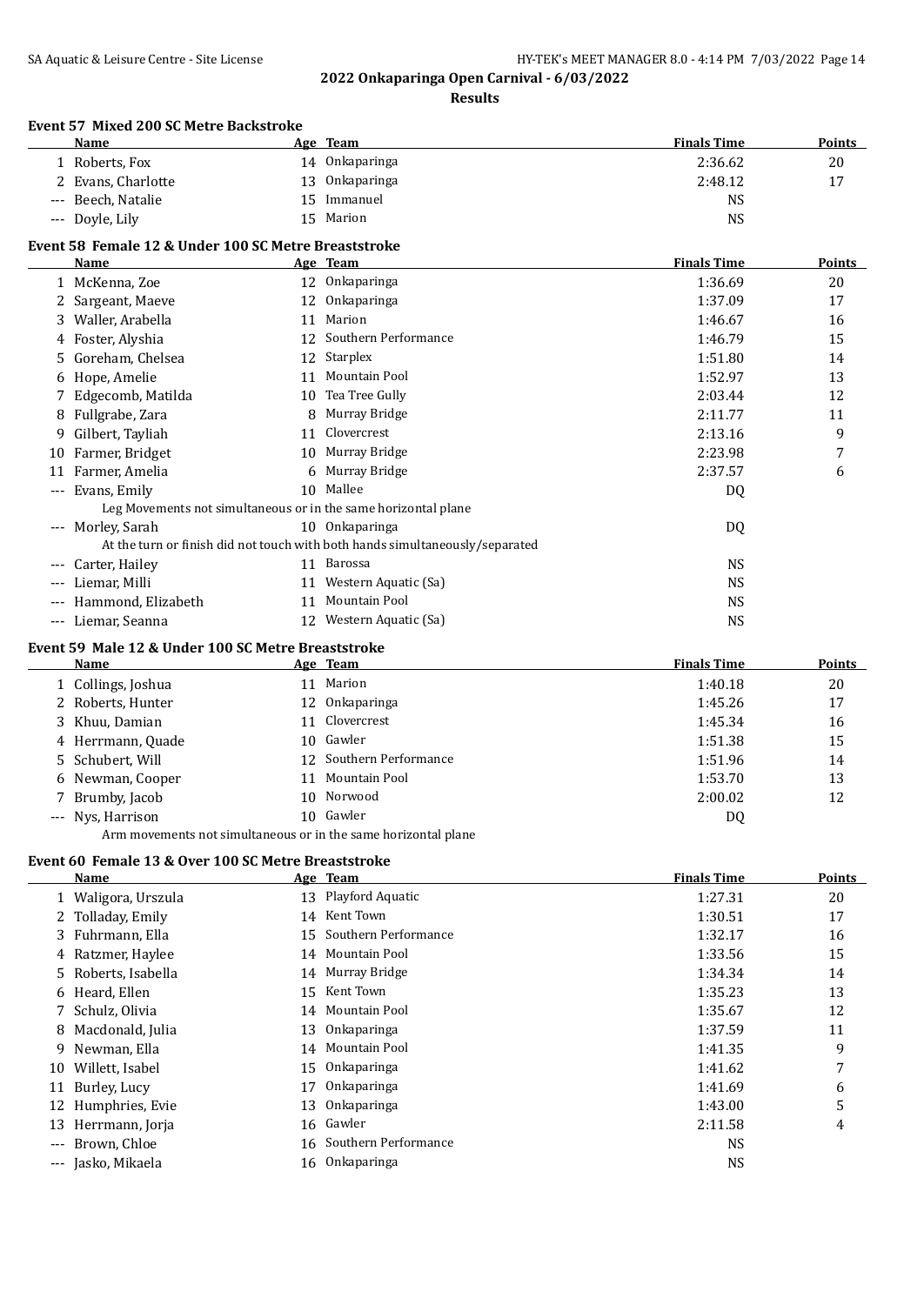**2022 Onkaparinga Open Carnival - 6/03/2022 Results**

## **(Event 60 Female 13 & Over 100 SC Metre Breaststroke)**

|    | Name                                                       |    | Age Team                | <b>Finals Time</b> | <b>Points</b> |
|----|------------------------------------------------------------|----|-------------------------|--------------------|---------------|
|    | --- Taylor, Zara                                           |    | 26 Great Southern (Sa)  | <b>NS</b>          |               |
|    | Event 61 Male 13 & Over 100 SC Metre Breaststroke          |    |                         |                    |               |
|    | Name                                                       |    | Age Team                | <b>Finals Time</b> | Points        |
|    | 1 Collings, Kieran                                         |    | 14 Marion               | 1:16.55            | 20            |
|    | 2 Tolladay, Harry                                          |    | 16 Kent Town            | 1:18.21            | 17            |
| 3  | Sologub, Gregory                                           | 19 | Norwood                 | 1:19.12            | 16            |
| 4  | Waligora, Matthew                                          |    | 14 Playford Aquatic     | 1:31.99            | 15            |
| 5  | Cafarella, Brad                                            | 15 | Onkaparinga             | 1:32.63            | 14            |
| 6  | De Hoogd, Solomon                                          | 14 | Starplex                | 1:41.40            | 13            |
|    | Lau, Cortez                                                | 13 | Clovercrest             | <b>NS</b>          |               |
|    | --- Jones, Angus                                           | 14 | Onkaparinga             | <b>NS</b>          |               |
|    |                                                            |    |                         |                    |               |
|    | Event 62 Female 10 & Under 50 SC Metre Butterfly           |    |                         |                    |               |
|    | <u>Name</u>                                                |    | Age Team                | <b>Finals Time</b> | <b>Points</b> |
|    | 1 Welden, Rose                                             |    | 10 Clovercrest          | 49.10              | 20            |
|    | 2 Ward, Hannah                                             | 10 | Clovercrest             | 51.99              | 17            |
| 3  | Sargeant, Elsie                                            | 10 | Onkaparinga             | 53.24              | 16            |
| 4  | Tully, Grace                                               | 10 | Kent Town               | 56.19              | 15            |
| 5  | Morley, Sarah                                              | 10 | Onkaparinga             | 56.70              | 14            |
| 6  | Nguyen, Winny                                              | 9  | The Parks               | 57.60              | 13            |
| 7  | Ioane, Zoe                                                 | 7  | Clovercrest             | 1:01.10            | 12            |
| 8  | Dowling, Ameilia                                           | 10 | Gawler                  | 1:03.28            | 11            |
| 9  | Edgecomb, Matilda                                          | 10 | Tea Tree Gully          | 1:05.88            | 9             |
|    | 10 Fullgrabe, Zara                                         | 8  | Murray Bridge           | 1:07.58            | 7             |
|    |                                                            |    |                         |                    |               |
|    | Event 63 Male 10 & Under 50 SC Metre Butterfly<br>Name     |    | Age Team                | <b>Finals Time</b> | Points        |
|    | 1 Sutton, Hugh                                             |    | 9 Marion                | 42.21              | 20            |
| 2  | Mentha, Hudson                                             | 10 | Tea Tree Gully          | 43.12              | 17            |
| 3  | Goreham, Lachlan                                           | 10 | Starplex                | 44.70              | 16            |
|    | Herrmann, Quade                                            | 10 | Gawler                  | 46.68              | 15            |
| 4  |                                                            | 10 | The Parks               |                    |               |
| 5  | Nguyen, Steven                                             |    |                         | 50.37              | 14            |
| 6  | Clinch, Harry                                              | 10 | Immanuel                | 50.47              | 13            |
| 7  | Schubert, Max                                              | 9  | Southern Performance    | 53.08              | 12            |
| 8  | Wilson, Archer                                             | 9  | Gawler                  | 55.98              | 11            |
| 9. | Irawan, Clayton                                            | 10 | Starplex                | 1:04.85            | 9             |
|    | 10 Kupniewski, Clancy                                      | 9  | Onkaparinga             | 1:05.61            | 7             |
|    | --- Evans, Thomas                                          | 10 | Onkaparinga             | <b>NS</b>          |               |
|    | Event 64 Female 11-12 50 SC Metre Butterfly                |    |                         |                    |               |
|    | Name                                                       |    | Age Team                | <b>Finals Time</b> | <b>Points</b> |
|    | 1 Fourie, Emma                                             |    | 12 Mountain Pool        | 39.70              | 20            |
|    | 2 Lynch, Flora-lily                                        | 11 | Clovercrest             | 39.76              | 17            |
| 3  | Marshall, Chelsea                                          | 11 | Tea Tree Gully          | 40.32              | 16            |
| 4  | Armitage, Zara                                             | 12 | Kent Town               | 41.74              | 15            |
| 5. | Hope, Amelie                                               | 11 | Mountain Pool           | 46.37              | 14            |
| 6  | Waller, Arabella                                           |    | 11 Marion               | 46.81              | 13            |
| 7  | Macdonald, Lauren                                          | 11 | Onkaparinga             | 49.49              | 12            |
| 8  | Walsh, Emily                                               | 11 | Mountain Pool           | 54.60              | 11            |
| 9  | Newman, Alicia                                             | 11 | Mountain Pool           | 55.53              | 9             |
|    | Sales, Victoria                                            |    | 11 Clovercrest          | DQ                 |               |
|    | Swimmer stood on the bottom of the pool (except Freestyle) |    |                         |                    |               |
|    | --- Liemar, Milli                                          |    | 11 Western Aquatic (Sa) | <b>NS</b>          |               |
|    | --- Ireland, Ella                                          |    | 12 Murray Bridge        | <b>NS</b>          |               |
|    |                                                            |    |                         |                    |               |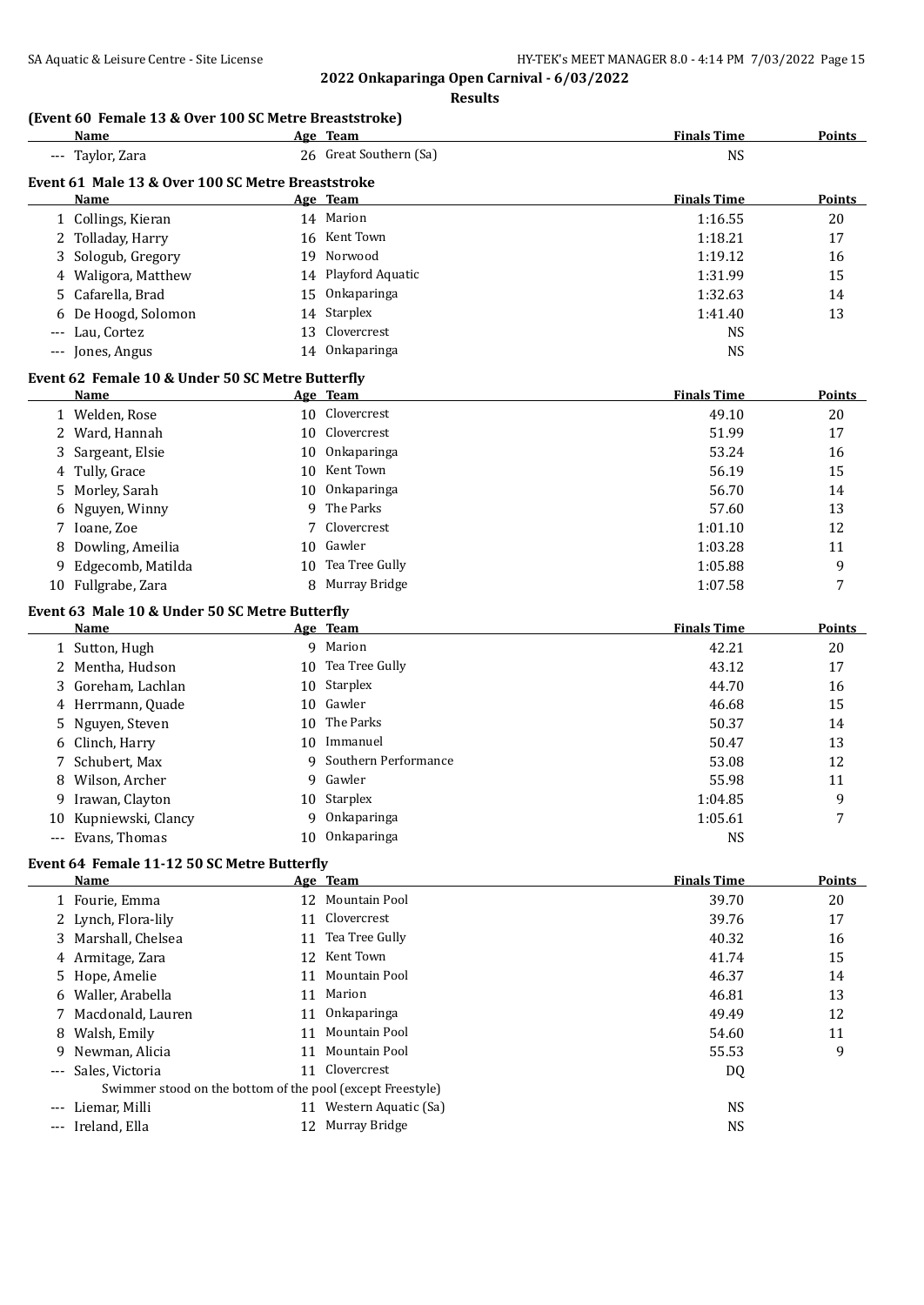## **Results**

# **Event 65 Male 11-12 50 SC Metre Butterfly**

| Name                                         |     | Age Team                | <b>Finals Time</b> | Points |  |
|----------------------------------------------|-----|-------------------------|--------------------|--------|--|
| 1 Nys, Lachie                                |     | 12 Gawler               | 40.55              | 20     |  |
| 2 Schulz, Nathan                             | 12. | Mountain Pool           | 40.89              | 17     |  |
| 3 Pashley, Fraser                            | 12  | Onkaparinga             | 44.04              | 16     |  |
| 4 Schubert, Will                             |     | 12 Southern Performance | 44.66              | 15     |  |
| 5 Henke, Rylan                               | 11  | Onkaparinga             | 46.32              | 14     |  |
| 6 Kupniewski, Sidney                         |     | 12 Onkaparinga          | 58.80              | 13     |  |
| 7 Kupniewski, Harvey                         |     | 12 Onkaparinga          | 1:07.34            | 12     |  |
| --- Liemareff, Eric                          | 11  | Mountain Pool           | DQ                 |        |  |
| More than one breaststroke kick per arm pull |     |                         |                    |        |  |

#### **Event 66 Female 13-14 50 SC Metre Butterfly**

| Name                                                     |    | <u>Age Team</u>         | <b>Finals Time</b> | <b>Points</b> |
|----------------------------------------------------------|----|-------------------------|--------------------|---------------|
| 1 Scarr, Elysia                                          |    | 14 Kent Town            | 31.79              | 20            |
| 2 Timmins, Cayleigh                                      |    | 14 Onkaparinga          | 33.23              | 17            |
| Starr, Annabelle<br>3                                    |    | 14 Mountain Pool        | 33.44              | 16            |
| Jasko, Elka<br>4                                         |    | 13 Onkaparinga          | 35.42              | 15            |
| Green, Charlise<br>5.                                    |    | 13 Immanuel             | 35.98              | 14            |
| Nenasheff, Tash<br>6                                     |    | 13 Southern Performance | 38.34              | 13            |
| 7 Wheeler, Lani                                          | 14 | Onkaparinga             | 40.37              | 12            |
| Heard, Matilda<br>8                                      | 13 | Kent Town               | 41.69              | 11            |
| Otto, Alannah<br>9                                       | 13 | Marion                  | 42.76              | 9             |
| 10 Camp, Emma                                            | 13 | Tea Tree Gully          | 45.01              | 7             |
| 11 Lamming, Savannah                                     |    | 13 Marion               | 45.65              | 6             |
| Event 67 Male 13-14 50 SC Metre Butterfly                |    |                         |                    |               |
| Name                                                     |    | Age Team                | <b>Finals Time</b> | <b>Points</b> |
| 1 Obligado, Aidan                                        |    | 14 Onkaparinga          | 36.45              | 20            |
| --- Jones, Angus                                         |    | 14 Onkaparinga          | <b>NS</b>          |               |
| Event 68 Female 15-16 50 SC Metre Butterfly              |    |                         |                    |               |
| Name                                                     |    | Age Team                | <b>Finals Time</b> | Points        |
| 1 Willett, Isabel                                        |    | 15 Onkaparinga          | 39.34              | 20            |
| --- Jasko, Mikaela                                       |    | 16 Onkaparinga          | <b>NS</b>          |               |
| --- Muller, Alex                                         | 15 | Barossa                 | <b>NS</b>          |               |
| Event 69 Male 15-16 50 SC Metre Butterfly                |    |                         |                    |               |
| Name                                                     |    | Age Team                | <b>Finals Time</b> | <b>Points</b> |
| 1 Cafarella, Brad                                        |    | 15 Onkaparinga          | 31.33              | 20            |
| --- Martin, Jordy                                        |    | 16 Onkaparinga          | <b>NS</b>          |               |
| Event 70 Female 17 & Over 50 SC Metre Butterfly          |    |                         |                    |               |
| Name                                                     |    | Age Team                | <b>Finals Time</b> | <b>Points</b> |
| 1 Jasko, Matylda                                         |    | 18 Onkaparinga          | 32.27              | 20            |
| Event 71 Male 17 & Over 50 SC Metre Butterfly            |    |                         |                    |               |
| <b>Name</b>                                              |    | Age Team                | <b>Finals Time</b> | Points        |
| 1 Thiele, Jack                                           |    | 25 Onkaparinga          | 28.51              | 20            |
| 2 Newman, Bailey                                         |    | 17 Mountain Pool        | 28.66              | 17            |
| Event 72 Mixed 50 SC Metre Butterfly Multi-Class<br>Name |    | Age Team                | <b>Finals Time</b> | Points        |
| 1 Wilkins, Charlie                                       |    | 22 Onkaparinga          | 48.11              |               |
|                                                          |    | 15 Onkaparinga          |                    | 20            |
| 2 Willett, Emily                                         |    |                         | 56.45              | 17            |
| Event 73 Female 12 & Under 100 SC Metre IM<br>Name       |    | Age Team                | <b>Finals Time</b> | <u>Points</u> |
| 1 Sargeant, Maeve                                        |    | 12 Onkaparinga          | 1:28.47            | 20            |
|                                                          |    |                         |                    |               |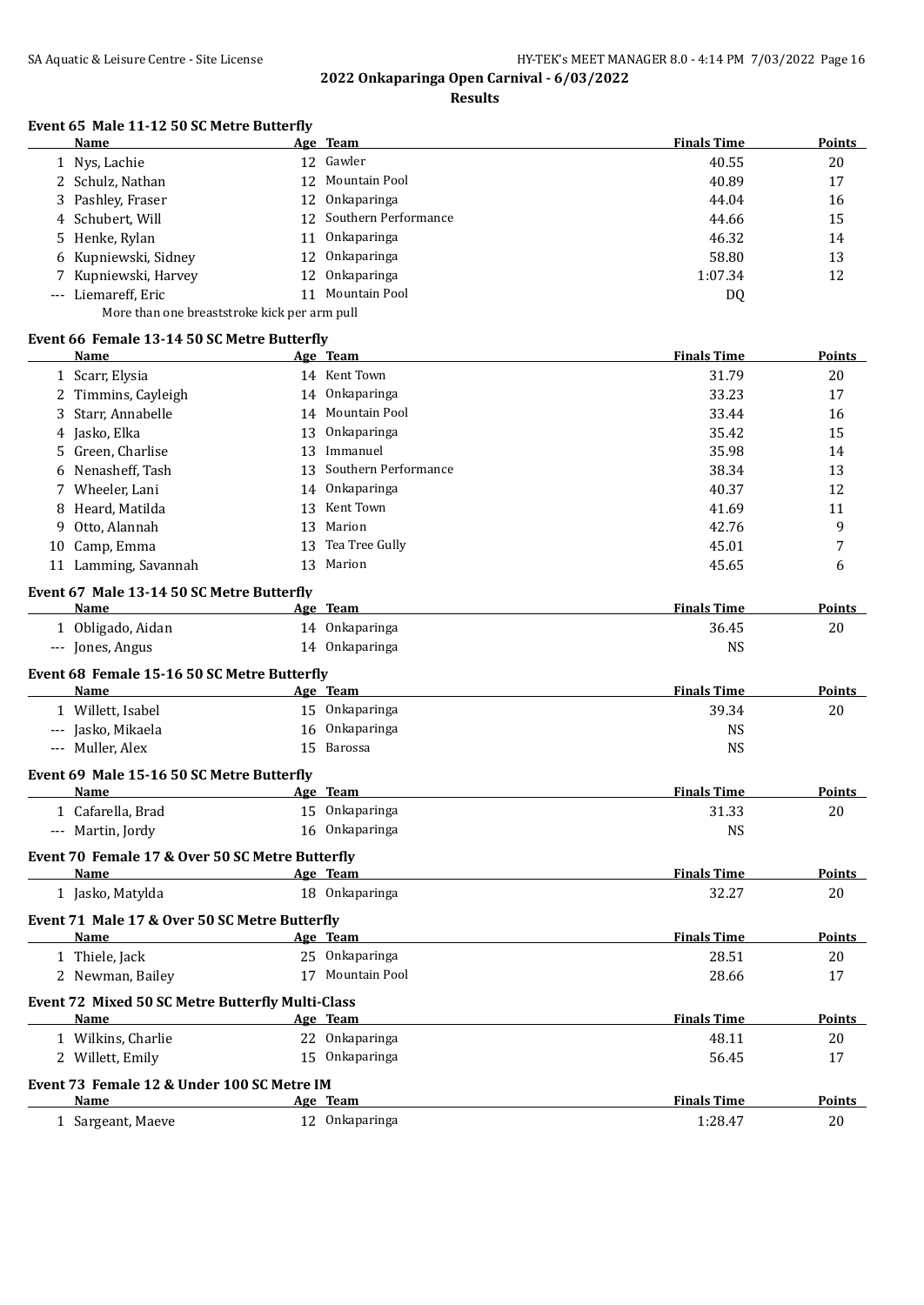**Results**

### **(Event 73 Female 12 & Under 100 SC Metre IM)**

|    | <b>Name</b>                                          |                 | Age Team             | <b>Finals Time</b> | <b>Points</b> |
|----|------------------------------------------------------|-----------------|----------------------|--------------------|---------------|
|    | 2 Goreham, Chelsea                                   |                 | 12 Starplex          | 1:35.75            | 17            |
| 3  | Fourie, Emma                                         | 12              | Mountain Pool        | 1:35.88            | 16            |
|    | Waller, Arabella                                     | 11              | Marion               | 1:40.58            | 15            |
| 5  | Hope, Amelie                                         | 11              | Mountain Pool        | 1:42.56            | 14            |
|    | Macdonald, Lauren                                    | 11              | Onkaparinga          | 1:49.78            | 13            |
|    | Newman, Alicia                                       | 11              | Mountain Pool        | 1:50.16            | 12            |
| 8  | Ioane, Hakala                                        | 9               | Clovercrest          | 1:58.31            | 11            |
|    | Morley, Sarah                                        | 10 <sup>°</sup> | Onkaparinga          | <b>DQ</b>          |               |
|    | Swimmer did no touch the wall during the turn - back |                 |                      |                    |               |
|    | --- Evans, Emily                                     |                 | 10 Mallee            | <b>NS</b>          |               |
|    | Event 74 Male 12 & Under 100 SC Metre IM             |                 |                      |                    |               |
|    | Name                                                 |                 | Age Team             | <b>Finals Time</b> | <b>Points</b> |
|    | 1 Schulz, Nathan                                     |                 | 12 Mountain Pool     | 1:26.11            | 20            |
|    | 2 Nys, Lachie                                        |                 | 12 Gawler            | 1:26.53            | 17            |
| 3  | Mentha, Hudson                                       | 10              | Tea Tree Gully       | 1:36.39            | 16            |
| 4  | Sutton, Hugh                                         | 9               | Marion               | 1:36.46            | 15            |
| 5. | Goreham, Lachlan                                     | 10              | Starplex             | 1:39.48            | 14            |
| 6  | Brumby, Jacob                                        | 10              | Norwood              | 1:39.95            | 13            |
| 7  | Clinch, Harry                                        | 10              | Immanuel             | 1:46.38            | 12            |
|    | --- Herrmann, Quade                                  |                 | 10 Gawler            | DQ                 |               |
|    | Swimmer did no touch the wall during the turn - back |                 |                      |                    |               |
|    | Event 75 Female 13 & Over 100 SC Metre IM            |                 |                      |                    |               |
|    | Name                                                 |                 | Age Team             | <b>Finals Time</b> | Points        |
|    | 1 Timmins, Cayleigh                                  |                 | 14 Onkaparinga       | 1:18.16            | 20            |
|    | 2 Tolladay, Emily                                    | 14              | Kent Town            | 1:21.40            | 17            |
| 3  | Evans, Charlotte                                     | 13              | Onkaparinga          | 1:24.25            | 16            |
| 4  | Green, Charlise                                      | 13              | Immanuel             | 1:24.60            | 15            |
| 5  | Ratzmer, Haylee                                      | 14              | Mountain Pool        | 1:24.75            | 14            |
| 6  | Humphries, Evie                                      | 13              | Onkaparinga          | 1:25.29            | 13            |
|    | 7 Jackson, Lainie                                    | 13              | Onkaparinga          | 1:26.38            | 12            |
| 8  | Nenasheff, Tash                                      | 13              | Southern Performance | 1:28.04            | 11            |
| 9  | Newman, Ella                                         | 14              | Mountain Pool        | 1:28.31            | 9             |
| 10 | Fuhrmann, Janna                                      | 13              | Southern Performance | 1:29.69            | 7             |
| 11 | Burley, Lucy                                         | 17              | Onkaparinga          | 1:34.68            | 6             |
|    | 12 Camp, Emma                                        | 13              | Tea Tree Gully       | 1:44.12            | 5             |
|    | --- Jasko, Mikaela                                   | 16              | Onkaparinga          | <b>NS</b>          |               |

#### **Event 76 Male 13 & Over 100 SC Metre IM**

| Name                | Age Team       | <b>Finals Time</b> | Points |
|---------------------|----------------|--------------------|--------|
| 1 Thiele, Jack      | 25 Onkaparinga | 1:11.33            | 20     |
| 2 Kemp, Samuel      | 16 Onkaparinga | 1:13.56            | 17     |
| 3 Cafarella, Brad   | 15 Onkaparinga | 1:16.06            | 16     |
| 4 Roberts, Fox      | 14 Onkaparinga | 1:17.17            | 15     |
| 5 Irawan, Brandon   | 14 Starplex    | 1:23.63            | 14     |
| 6 De Hoogd, Solomon | 14 Starplex    | 1:25.87            | 13     |
| 7 Kemp, Craig       | 51 Onkaparinga | 1:26.33            | 12     |
| --- Morley, Samuel  | 15 Onkaparinga | NS                 |        |

## **Event 79 Female 13 & Over 100 SC Metre Butterfly**

| <b>Name</b>        |     | Age Team                | <b>Finals Time</b> | <b>Points</b> |
|--------------------|-----|-------------------------|--------------------|---------------|
| 1 Scarr, Elysia    |     | 14 Kent Town            | 1:11.35            | 20            |
| 2 Starr, Annabelle |     | 14 Mountain Pool        | 1:14.12            | 17            |
| 3 Adams, Sasha     | 15. | Immanuel                | 1:20.23            | 16            |
| 4 Wheeler, Lani    |     | 14 Onkaparinga          | 1:33.11            | 15            |
| 5 Nenasheff, Tash  |     | 13 Southern Performance | 1:37.35            | 14            |